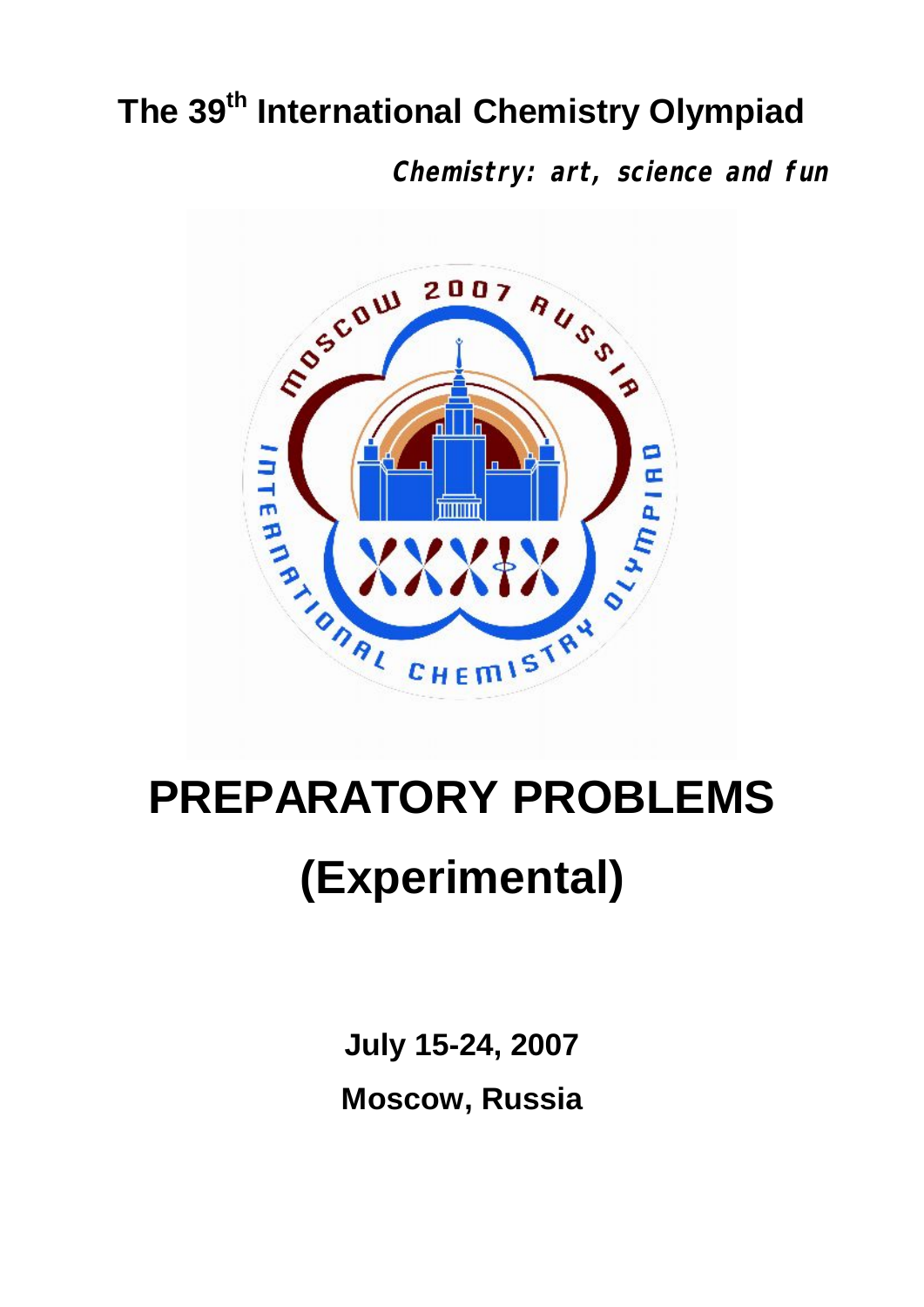# *TABLE OF CONTENTS*

| Problem 29. TITRIMETRIC DETERMINATION OF FE IN DIFFERENT OXIDATION                                                                     |  |
|----------------------------------------------------------------------------------------------------------------------------------------|--|
| Problem 30. ASYMMETRIC AUTOCATALYSIS - THE NUMERICAL EXPERIMENT  10                                                                    |  |
|                                                                                                                                        |  |
| Problem 32. DETERMINATION OF THE ACIDITY CONSTANT OF BROMOCRESOL<br>BLUE (3', 3", 5', 5"-TETRABROMO-M-CRESOLSULFONEPHTHALEIN, BCB)  15 |  |
|                                                                                                                                        |  |
| Problem 34, DETERMINATION OF MOLECULAR WEIGHT OF A PROTEIN USING                                                                       |  |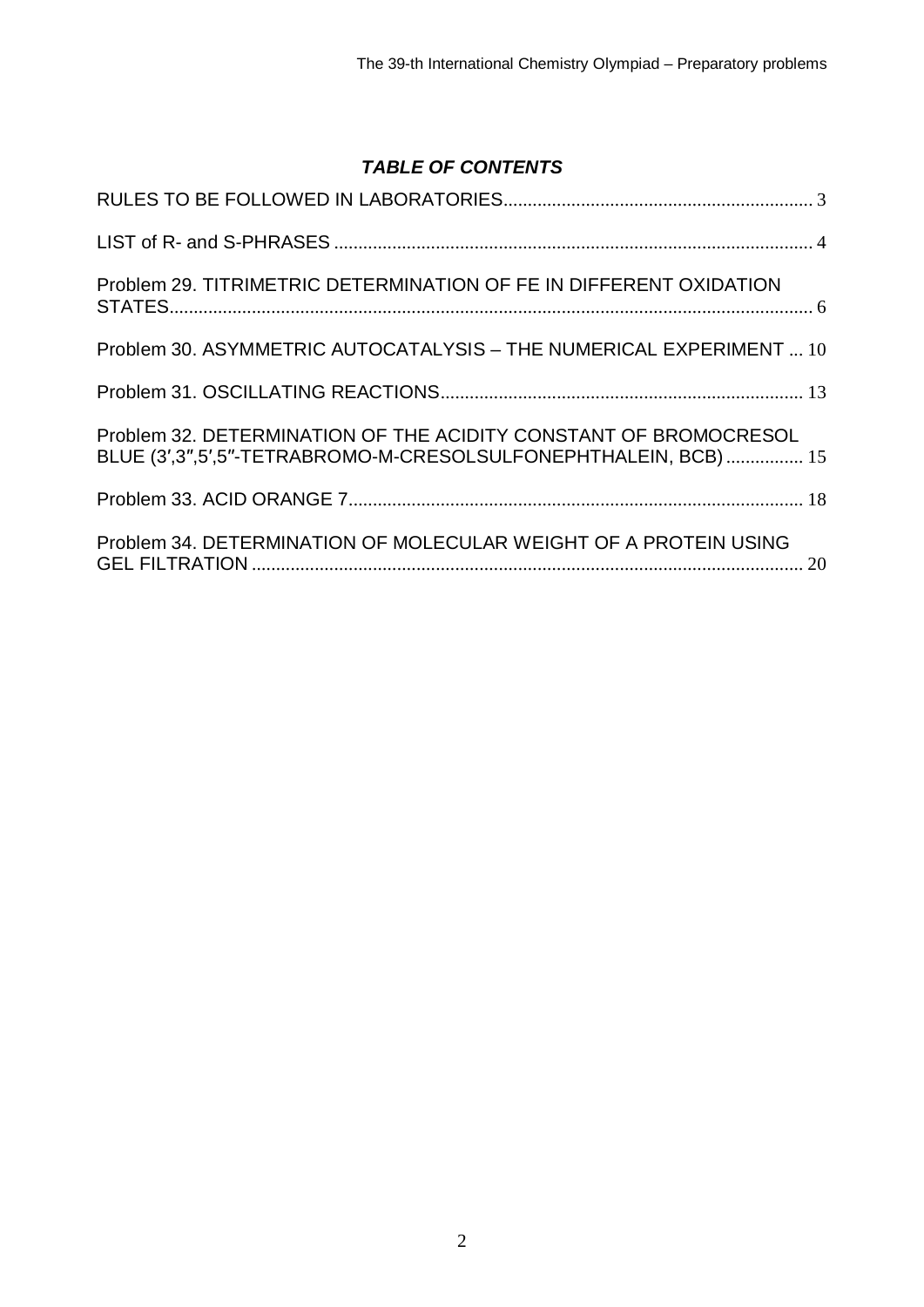# <span id="page-2-0"></span>**RULES TO BE FOLLOWED IN LABORATORIES**

As mentioned in the Preface, we pay great attention to safety of experimental work. Below you will find a list of rules to be followed during laboratory exam at IChO-2007. We also hope you will take this information into account while preparing for the Olympiad.

· Students have to bring their own laboratory coats.

• Prior to the exam, students will be given Safety instructions in their mother tongue. Each student must carefully read the text and then sign.

· When students enter the lab they must familiarize themselves with the locations of emergency exits, safety shower, fire blanket and eye wash.

· Laboratory coats, eye protections and closed shoes must be worn while staying in the laboratory.

· Coats and bags are forbidden in the laboratory. Those have to be deposited in the cloakroom.

· Eating, drinking or smoking in the laboratory or tasting chemicals are strictly forbidden.

• Pipetting by mouth is strictly forbidden.

· Organizers do their best to avoid harmful chemicals at the exam. All potentially dangerous materials (if any) will be labeled by international symbols. Each student is responsible for recognizing these symbols and knowing their meaning.

· Do not dispose of chemicals down the sink. Follow all disposal instructions provided by Organizers.

· Do not hesitate to ask your lab instructor if you have got any questions regarding safety issues.

Nobody can create rules that will cover all situations, which may happen in reality. We do rely on your common sense and responsibility.

Good luck during preparations and at the exam!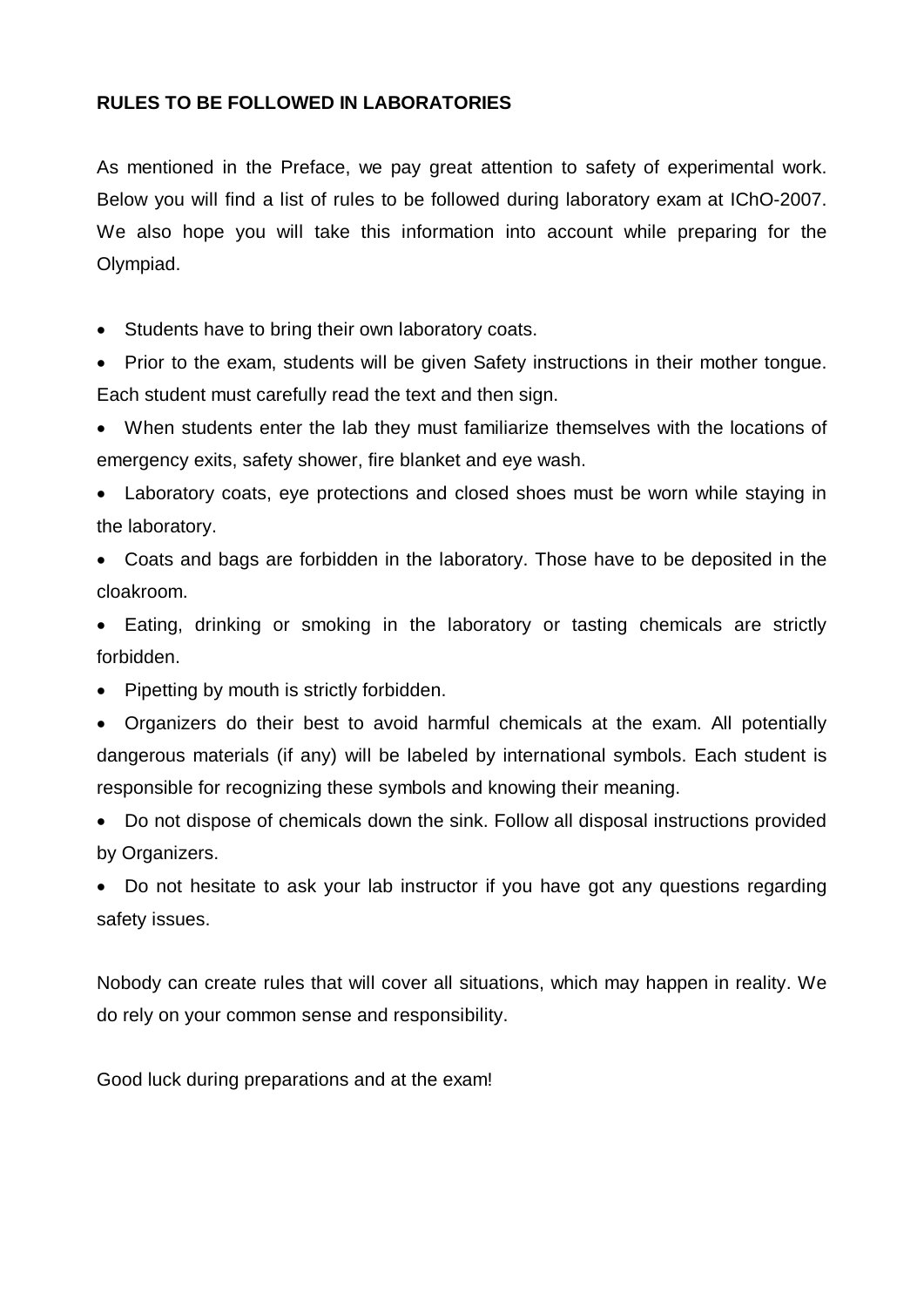# <span id="page-3-0"></span>**LIST of R- and S-PHRASES**

# **for the reagents used in Experimental problems**

# **R-PHRASES**

- R5: Heating may cause an explosion
- R8: Contact with combustible material may cause fire
- R9: Explosive when mixed with combustible material
- R10: Flammable
- R11: Highly flammable
- R20: Harmful by inhalation
- R22: Harmful if swallowed
- R23: Toxic by inhalation
- R25: Toxic if swallowed
- R34: Causes burns
- R35: Causes severe burns
- R36: Irritating to eyes
- R37: Irritating to respiratory system
- R40: Limited evidence of a carcinogenic effect
- R43: May cause sensitization by skin contact
- R50: Very toxic to aquatic organisms
- R61: May cause harm to the unborn child
- R20/21/22: Harmful by inhalation, in contact with skin and if swallowed
- R23/24/25: Toxic by inhalation, in contact with skin and if swallowed
- R36/38: Irritating to eyes and skin
- R36/37/38: Irritating to eyes, respiratory system and skin
- R50/53: Very toxic to aquatic organisms, may cause long-term adverse effects in the aquatic environment

# **S-PHRASES**

- S<sub>2</sub>: Keep out of the reach of children
- S7: Keep container tightly closed
- S16: Keep away from sources of ignition No smoking
- S17: Keep away from combustible material
- S22: Do not breathe dust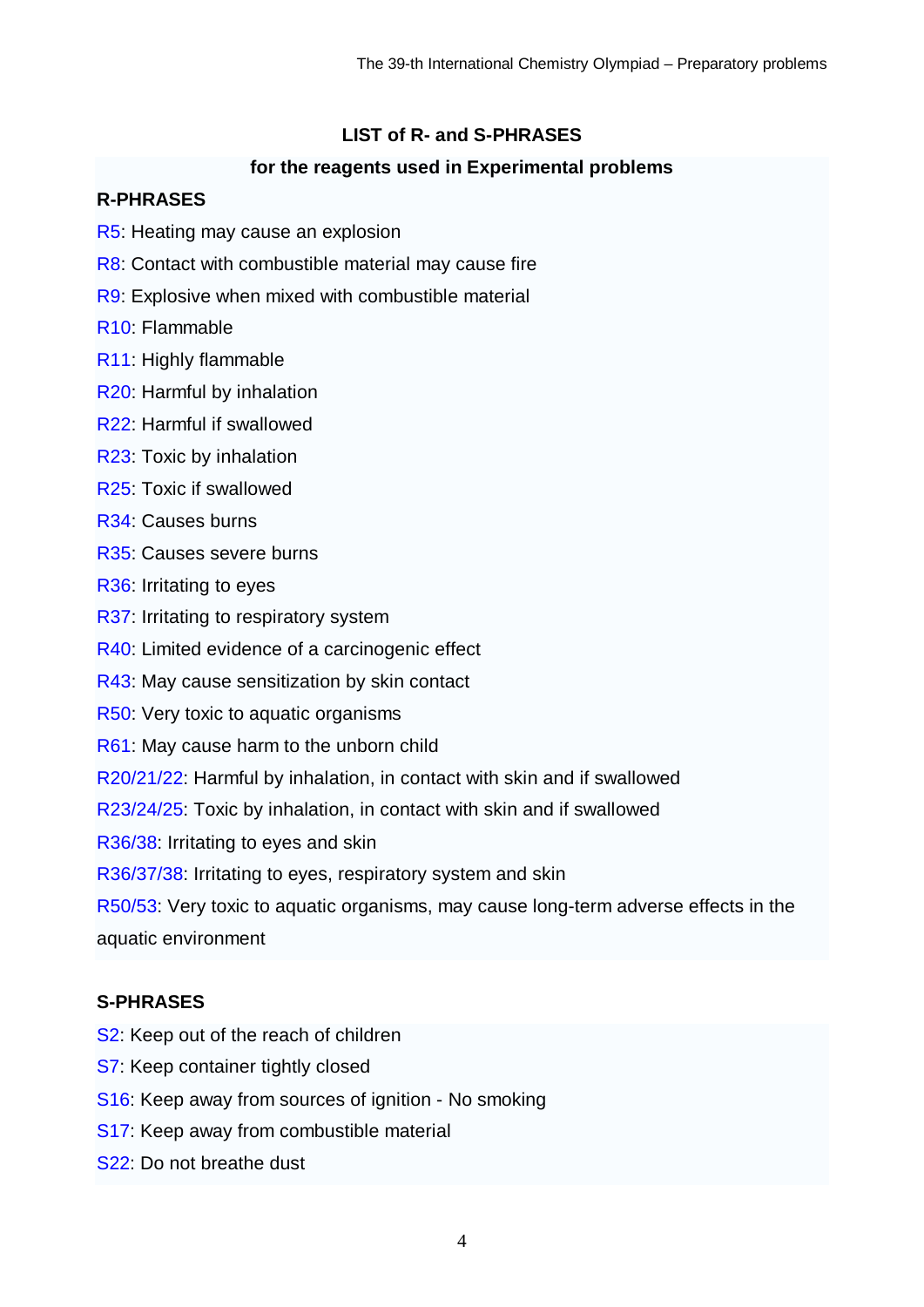S23: Do not breathe gas/fumes/vapor/spray (*appropriate wording to be specified by the manufacturer*)

S24: Avoid contact with skin

S26: In case of contact with eyes, rinse immediately with plenty of water and seek medical advice

S28: After contact with skin, wash immediately with plenty of ... (*to be specified by the manufacturer*)

- S30: Never add water to this product
- S35: This material and its container must be disposed of in a safe way
- S36: Wear suitable protective clothing
- S37: Wear suitable gloves
- S38: In case of insufficient ventilation wear suitable respiratory equipment

S45: In case of accident or if you feel unwell seek medical advice immediately (show the label where possible)

S60: This material and its container must be disposed of as hazardous waste

S61: Avoid release to the environment. Refer to special instructions/safety data sheet

S1/2: Keep locked up and out of the reach of children

S36/37: Wear suitable protective clothing and gloves

S36/37/39: Wear suitable protective clothing, gloves and eye/face protection

S37/39: Wear suitable gloves and eye/face protection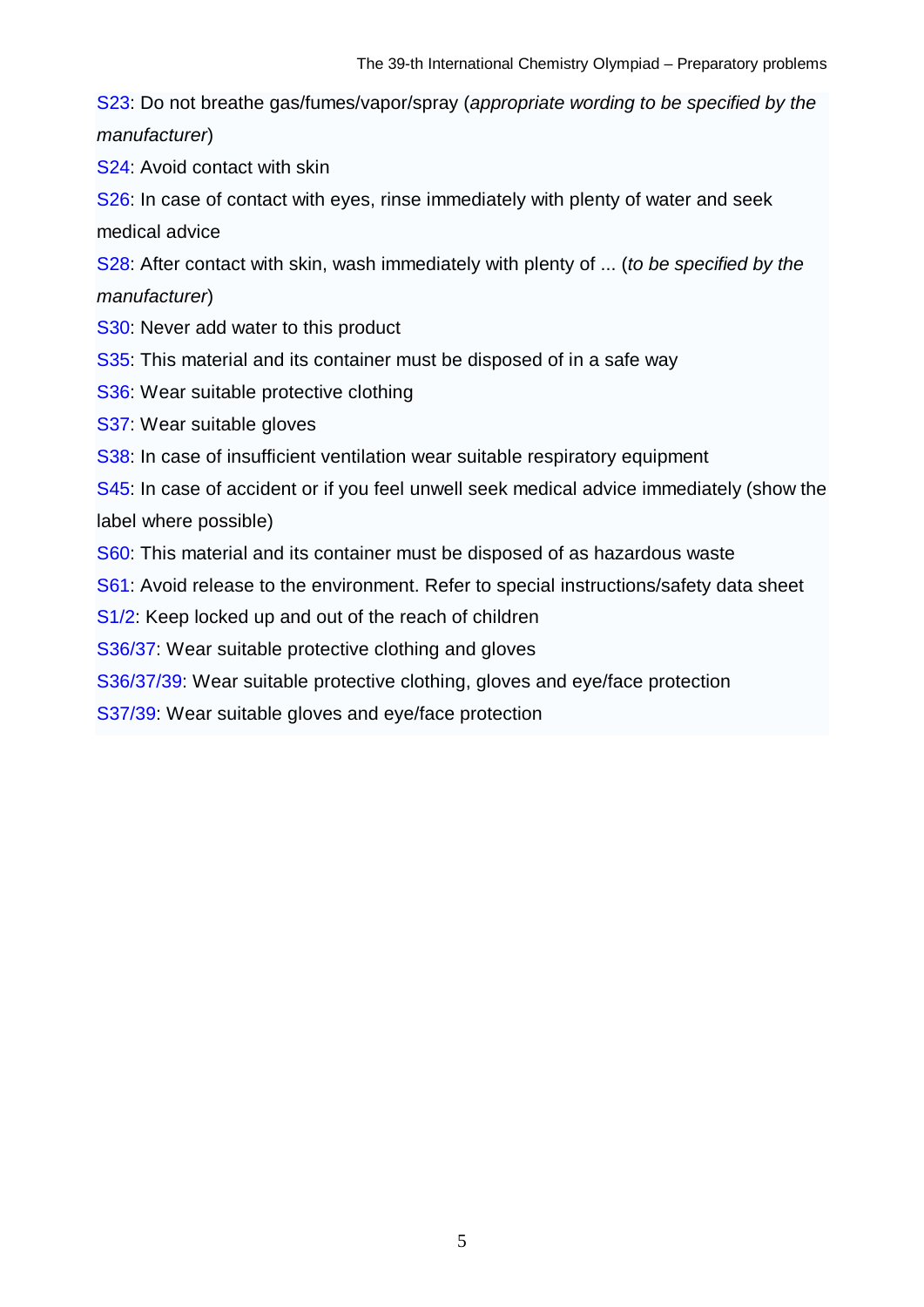# <span id="page-5-0"></span>**Problem 29. TITRIMETRIC DETERMINATION OF FE IN DIFFERENT OXIDATION STATES**

Some methods of iron determination in the oxidation states +2 and +3 are discussed in Problem 12**.** You are invited to test one more approach to solving that problem in practice.

# **Reagents and solutions required**

KIO3 (R9, R22, R36/37/38, S35), reagent grade, solid Ascorbic acid, solid KI (R36/38, R42-43, R61; S26, S36/37/39, S45), 5% aqueous solution HCl (R34, R37, S26, S36, S45), conc. and 2 M HNO3 (R8, R35, S1/2, S23, S26, S36, S45), conc. Sulfosalicylic acid, 25% aqueous solution NH3 (R10, R23, R34, R50, [S](http://en.wikipedia.org/wiki/List_of_S-phrases)1/2, S16, S36/37/39, S45, S61), 10% aqueous solution EDTA (R36, S26), standard solution, about 0.05 M (the exact value will be given)

# **1. Preparation of a primary standard solution of KIO<sup>3</sup>**

1.1. Calculate with the accuracy of 0.0001 g the weight of  $KIO<sub>3</sub>$  necessary for the preparation of 200.0 mL of 0.01000 M  $KIO<sub>3</sub>$  solution.

1.2. Using analytical balance weigh out accurately a portion of  $KIO<sub>3</sub>$ . The weight of the portion may differ from the calculated one no more than by 0.05 g and it should be measured with a 0.0001 g accuracy.

1.3. Transfer the portion into 200.0 mL volumetric flask, dissolve it in water, dilute to the mark and mix.

1.4. Calculate the exact concentration of the solution prepared in mol/L.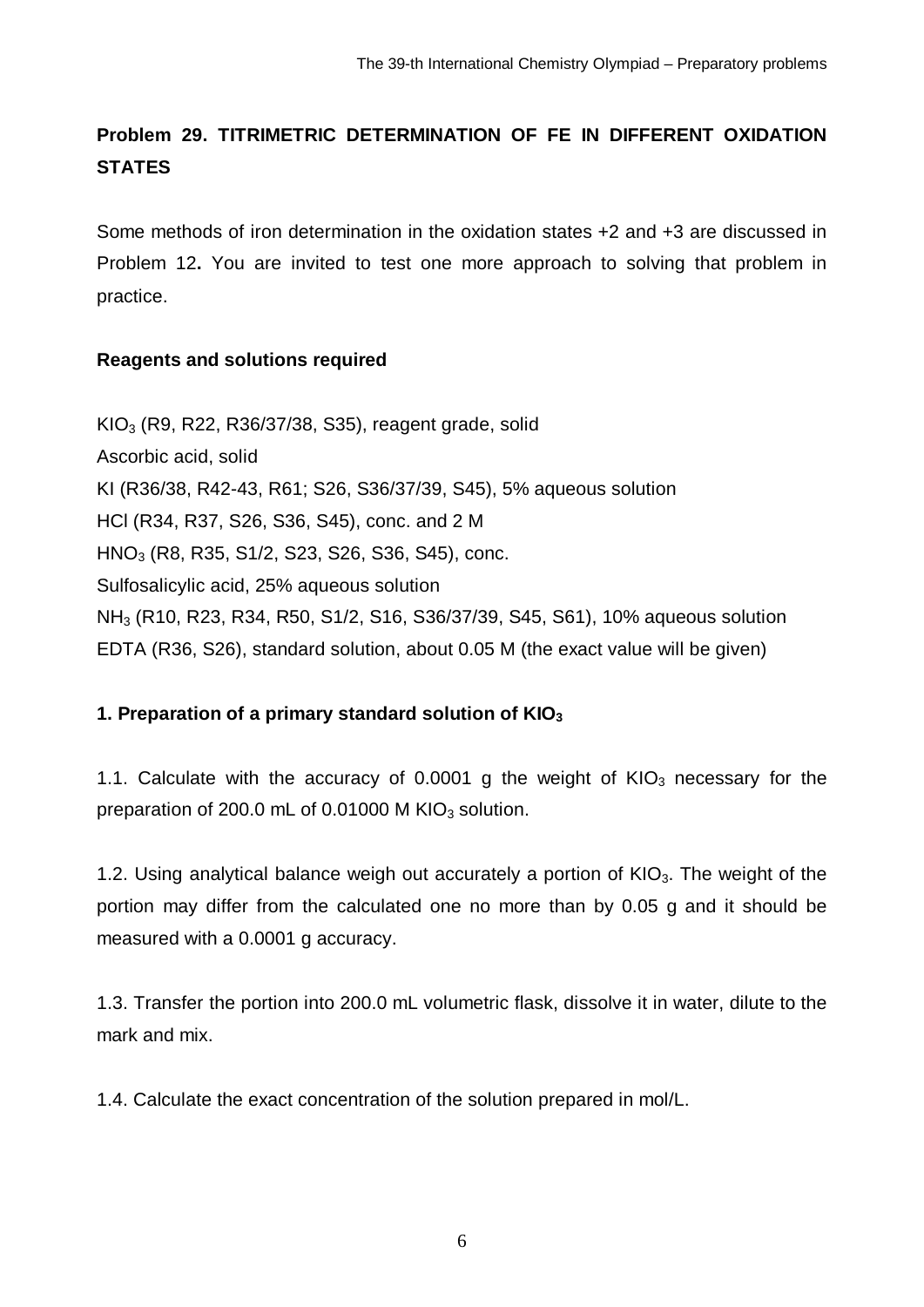# **2. Preparation of the titrant solution – ascorbic acid**

2.1. Calculate with the accuracy of 0.01 g the weight of ascorbic acid necessary for preparation of 200 mL of 0.1 M solution.

2.2. Using technical balance weigh out a portion of ascorbic acid. Its weight may differ from the calculated one no more than by 0.05 g.

2.3. Dissolve the portion in ~200 mL of water, mix well, transfer the solution into a vessel and close it tightly with a stopper.

# **3. Standardization of the ascorbic acid solution**

3.1. Fill in a burette with the ascorbic acid solution.

3.2. With a pipette transfer 10.00 mL of standard  $KIO<sub>3</sub>$  solution into a 100 mL Erlenmeyer flask, add 20 mL of 5% KI solution and 5 mL of 2 M HCl.

3.3. Titrate the mixture with the ascorbic acid solution until the iodine color disappears. **Note.** When titrating iodine with solutions of reducing agents, starch is usually added as an indicator. Here it is not recommended to do so because the reaction rate decreases significantly in presence of starch.

3.4. Repeat the titration until three titrant volumes differ no more than by 0.10 mL.

3.5. Calculate the average titrant volume.

3.6. Calculate the ascorbic acid concentration in the solution in mol/L.

# **Questions**

1. Write down the balanced equations of all the reactions taking place during standardization of ascorbic acid solution. Ascorbic acid  $C_6H_8O_6$  is being oxidized to dehydroascorbic acid  $C_6H_6O_6$ .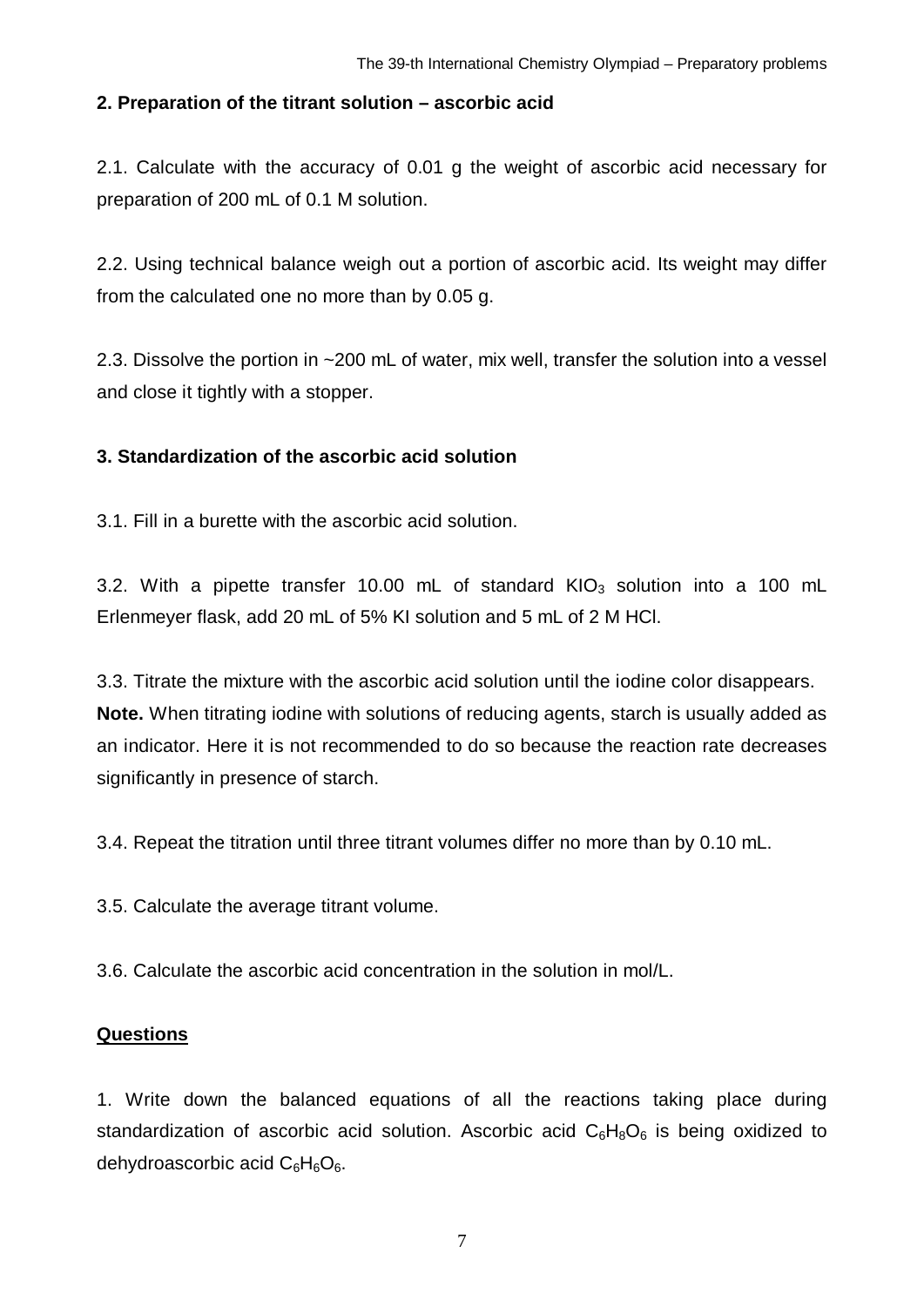2. KIO<sub>3</sub> in presence of excess of KI can be used as a primary standard for HCI standardization as well. The method is similar to that described above with the exception that no HCl is added to the titrated solution in this case. Which compound(s) can be used as an indicator(s) for that titration:

□ starch

□ sulfosalicylic acid

- □ methyl orange
- $\square$  methyl orange + Na<sub>2</sub>S<sub>2</sub>O<sub>3</sub> (in excess)

# **4. Determination of Fe(III) by ascorbimetric titration**

4.1. From your instructor obtain a sample solution containing Fe(II) and Fe(III) (in 100.0 mL volumetric flask). Dilute the solution to the mark with water and mix.

4.2. Fill in the burette with the standardized ascorbic acid solution.

4.3. With a pipette place 10.00 mL of the sample solution into a 100 mL Erlenmeyer flask, add 40 mL of water and heat nearly to boiling.

4.4. Into the hot solution add 4-5 drops of 25% sulfosalicylic acid solution as an indicator.

4.5. Titrate the solution with the ascorbic acid solution until the violet color disappears. During the titration and especially near the end point the solution must be hot. You may need to heat it additionally, if necessary. Near the end point the ascorbic acid solution should be added slowly.

4.6. Repeat the titrations until three titrant volumes differ no more than by 0.10 mL.

4.7. Calculate the average titrant volume.

4.8. Calculate the weight of Fe(III) in the sample solution given to you.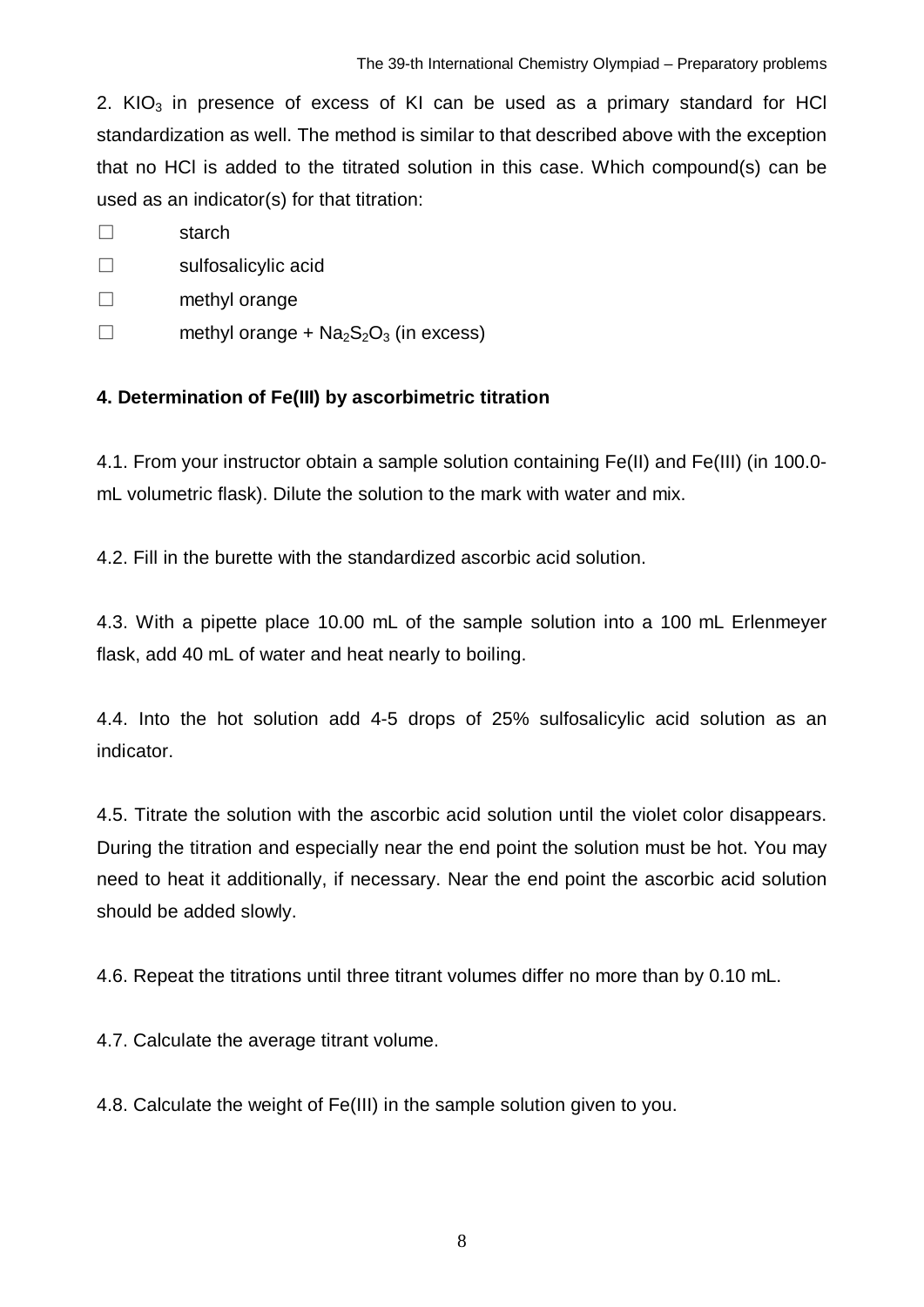**Note.** Ascorbic acid, especially in aqueous solutions, is instable and oxidizes with oxygen from the air. Therefore the standardization of ascorbic acid solution and ascorbimetric determination of Fe(III) must be carried out during one workday.

# **Questions**

1. Write down the balanced equations of all the reactions taking place during Fe(III) determination. Ascorbic acid  $C_6H_8O_6$  is being oxidized to dehydroascorbic acid  $C_6H_6O_6$ .

2. In what media does ascorbic acid exhibit its reducing properties most markedly?

- □ in acidic
- $\neg$  in neutral
- $\square$  in alkaline
- $\square$  reducing properties of ascorbic acid do not depend on the pH

# **5. Determination of total iron by complexometric titration**

5.1. Fill in the burette with an EDTA standard solution.

5.2. With a pipette transfer 10.00 mL of the sample solution into a 100 mL Erlenmeyer flask. Add 5 mL of conc. HCl and 2 mL of conc.  $HNO<sub>3</sub>$  to oxidize Fe(II) present in the sample to Fe(III). Cover the flask with a watch glass, heat until boiling and continue heating for 3-5 min avoiding splashing.

5.3. Cool down the solution and neutralize it carefully adding 10% NH3 dropwise until color changes from lemon yellow to yellowish brown and slight turbidity persists.

5.4. Add 1-2 drops of 2 M HCl to dissolve the precipitate, then 0.5 mL of 2 M HCl more, dilute up to 50 mL with distilled water and heat nearly to boiling.

5.5. Into the hot solution add 4-5 drops of 25% sulfosalicylic acid solution as an indicator.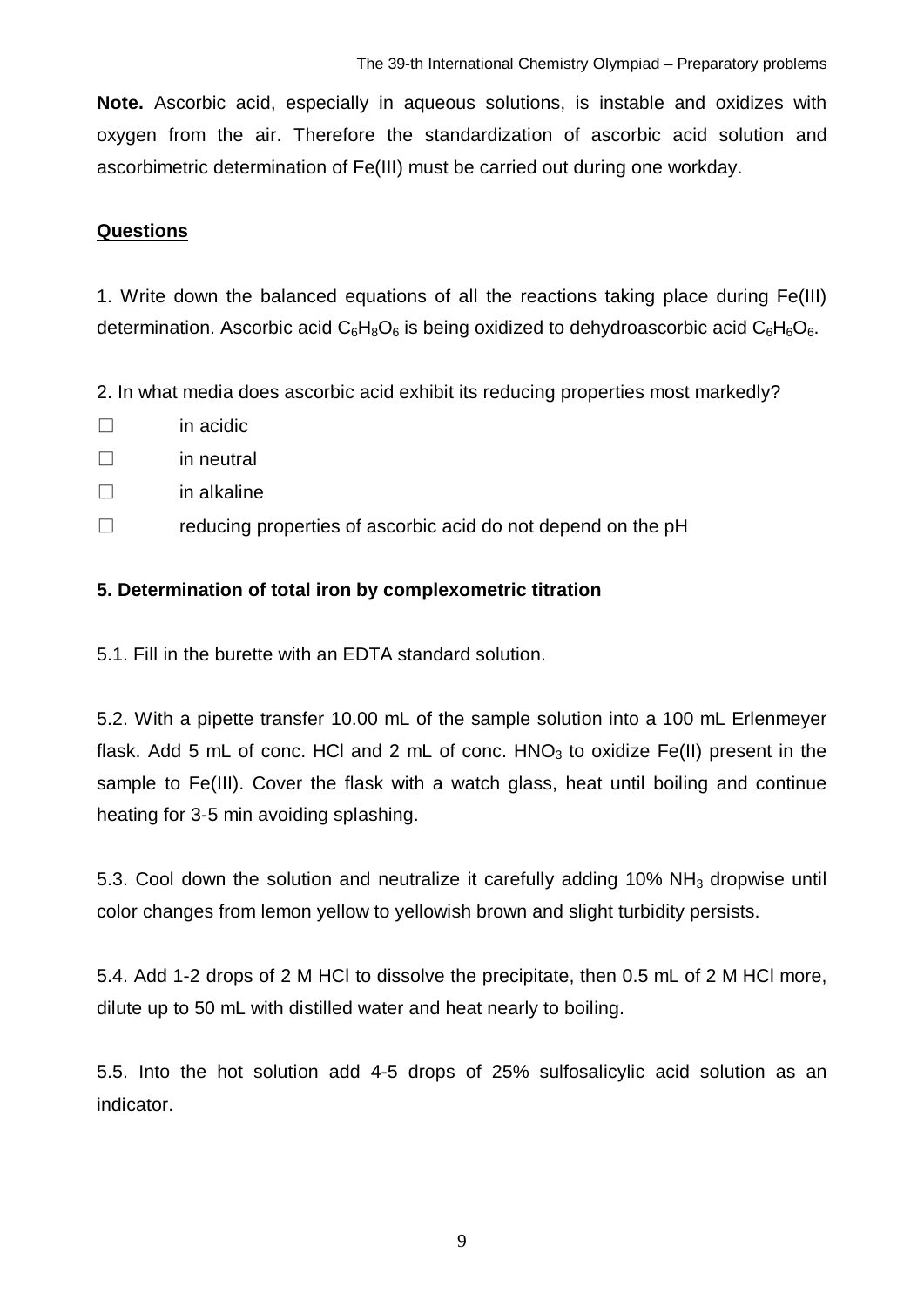5.6. Titrate the solution until color changes from violet to clear yellow. During the titration and especially near the end point the solution must be hot. You may need to heat it additionally, if necessary. Near the end point the EDTA solution should be added slowly.

5.7. Repeat the titrations until three titrant volumes differ no more than by 0.10 mL.

5.8. Calculate the average titrant volume.

5.9. Calculate the total weight of iron in the sample solution given to you.

5.10. Calculate the weight of Fe(II) as a difference between the results obtained in 5.9 and 4.8.

# **Questions**

1. Write down the balanced equations of all the reactions taking place during total Fe determination.

2. One of the crucial items in the Fe(III) determination by complexometric titration is strict maintenance of solution acidity. What are the reasons for that?

 $\square$  If the acidity is too low,  $Fe(OH)_3$  precipitates

- $\square$  If the acidity is too high, complex of Fe(III) with sulfosalicylic acid does not form
- $\Box$  If the acidity is too high, complex of Fe(III) with EDTA acid does not form
- $\Box$  If the acidity is too low and/or too high, the titrant decomposes

# <span id="page-9-0"></span>**Problem 30. ASYMMETRIC AUTOCATALYSIS – THE NUMERICAL EXPERIMENT**

Nature exhibits a curious asymmetry between the left and the right, which is generally called 'chiral asymmetry'. Indeed, living organisms contain mostly L-amino acids and Dcarbohydrates. One of the possible explanations of this phenomenon is based on the idea of autocatalysis. Chiral (asymmetric) autocatalysis is a reaction in which every chiral product serves as the catalyst of its own formation. In such reactions small initial excess of one of the enantiomers can increase exponentially in time.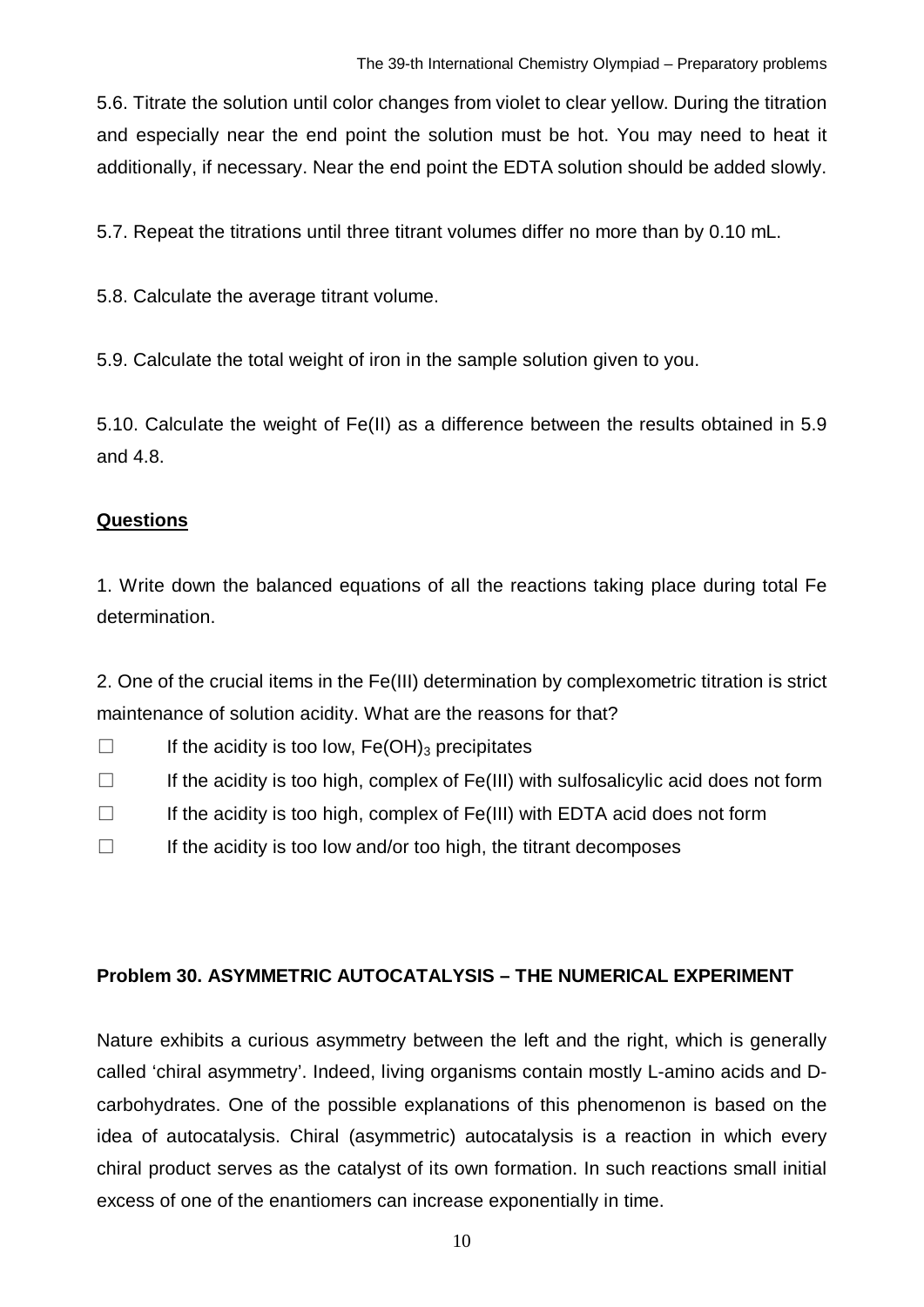Consider the kinetic scheme explaining this phenomenon. Two Enantiomers,  $X_L$  and  $X_D$ , are reversibly formed from achiral reagents T and S:

$$
S + T \xrightarrow[k_1]{} k_1 \qquad (1)
$$

$$
S + T \xrightarrow[k_1]{} X_D \tag{2}
$$

$$
S + T + X_L \xrightarrow[k_{2}]{k_2} 2X_L \tag{3}
$$

$$
S + T + X_D \xleftrightarrow{\underset{k_2}{\sum}} 2X_D \tag{4}
$$

$$
X_{L} + X_{D} \xrightarrow{k_{3}} P \tag{5}
$$

Enantiomers react with each other giving the product P. The reactions take place in an open system, where constant concentrations of reagents S and T are maintained.

The system of rate equations can be solved numerically using any of the mathematical packages, for example Mathematica, MathCad, etc. Alternatively, you may use the program KINET posted on the official website www.icho39.chem.msu.ru. Let us assume the following values of rate constants (in arbitrary units):  $k_1 = 0.5$ ,  $k_{-1} = 0.1$ ,  $k_2 = 0.5$ ,  $k_{-2}$  $= 0.2, k_3 = 0.5.$ 

#### **Procedure**

For numerical solution of the systems of differential equations mathematical packages use different commands. In Mathematica it is done by the function NDSolve. The arguments are the list of equations, initial conditions and a time interval. For example, the system of equations

$$
a'(t) = -a(t)p(t)
$$
  

$$
p'(t) = a(t)p(t) - 2 \cdot p(t)
$$

with the initial conditions  $a(0) = 2$ ,  $p(0) = 0.5$  in a time interval from  $t = 0$  to  $t = 10$  is solved numerically by the command:

sol=NDSolve  $[\{a \mid [t] == a [t] \mid p [t], p \mid [t] == a [t] \mid p [t] - 2 \mid p [t], a [0] == 2, p [0] == 0.5\},\]$ {a, p}, {t, 0,10}]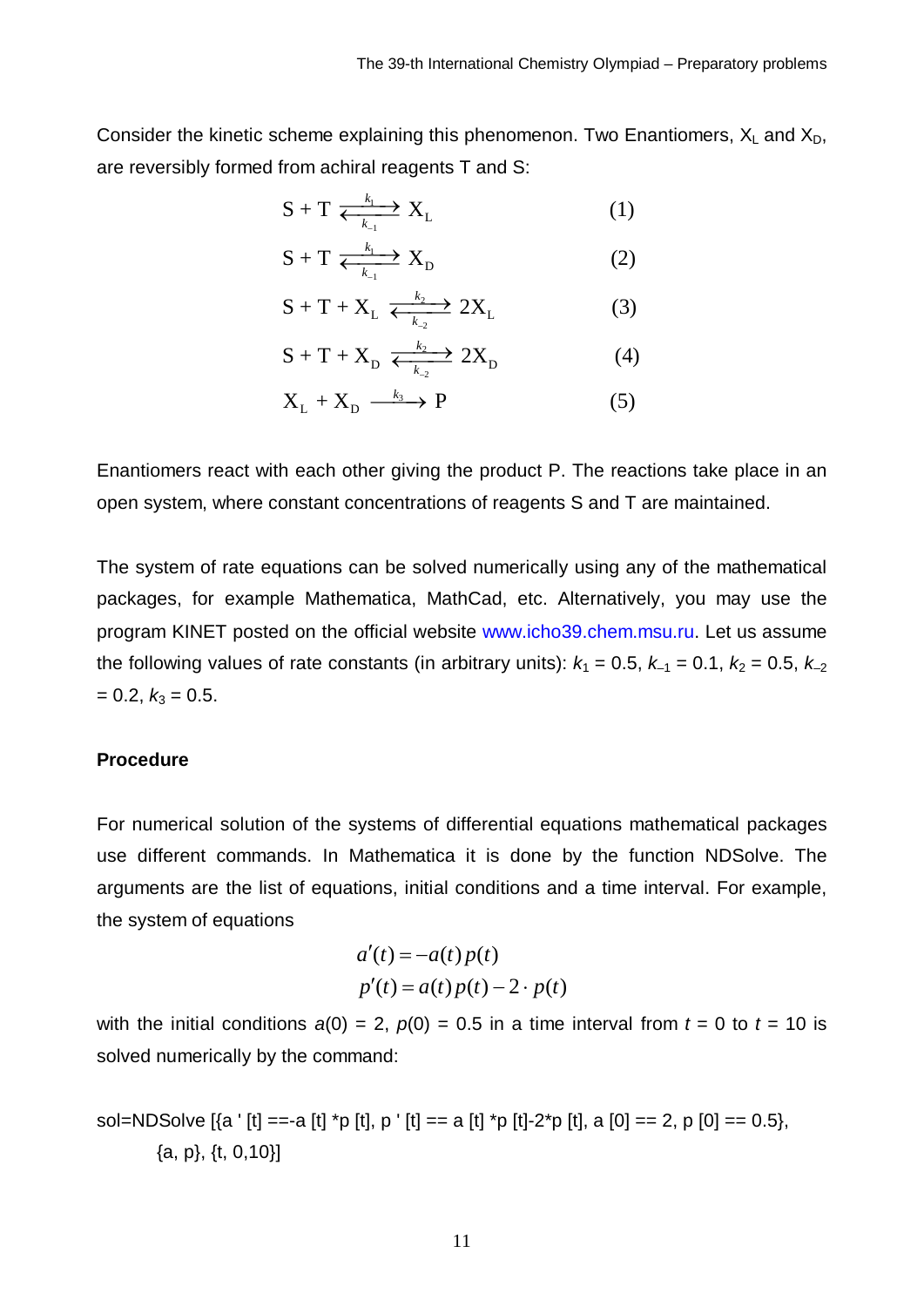The obtained solution is presented on the graph by the command Plot: Plot [Evaluate [{a [t], p [t]}/.sol, {t, 0,10}], PlotRange-> All]

# **Questions**

1. Compare equations 1 and 2 or 3 and 4 in the Scheme above. Why are the rate constants identical for enantiomers  $X_L$  and  $X_D$ ?

2. The control parameter for this problem is the product of concentrations of reagents. Solve the system of kinetic equations numerically and draw on one graph the kinetic curves for  $X_L$  and  $X_D$  using the initial conditions:  $[X_L]_0 = 0$ ,  $[X_D]_0 = 0.01$ . Consider two opposite cases: [S] [T] is small, [S] [T] is large. By varying the parameter [S] [T] determine its "break" value at which the shape of kinetic curve(s) changes drastically.

3. At fixed value  $[SI]$   $[T] = 5$  study the influence of initial chiral asymmetry on kinetic curves. Consider two cases:  $[X_D]_0 = 0.001$ ,  $[X_D]_0 = 0.1$ .

Let us determine which elementary reactions are essential for chiral asymmetry amplification.

4. Consider the role of reversibility. For this purpose, given the same initial concentrations compare kinetic curves for two mechanisms: with reversible  $(k_{-1} \neq 0)$ ;  $k_2 \neq 0$ ) and with irreversible formation of the enantiomers ( $k_1 = k_2 = 0$ ).

5. Consider the simplified scheme in which the first two reactions are absent. Whether or not amplification of chiral asymmetry is possible in such system?

6. Compare the open and closed systems. You have already treated the open system. In the closed system the reagents S and T are no more introduced to a reaction vessel during reaction, therefore they should be included in the system of kinetic equations. Whether or not amplification of chiral asymmetry is possible in a closed system?

Draw the conclusions. What conditions are necessary for amplification of chiral asymmetry to be observed? What elementary stages appear to be essential for it?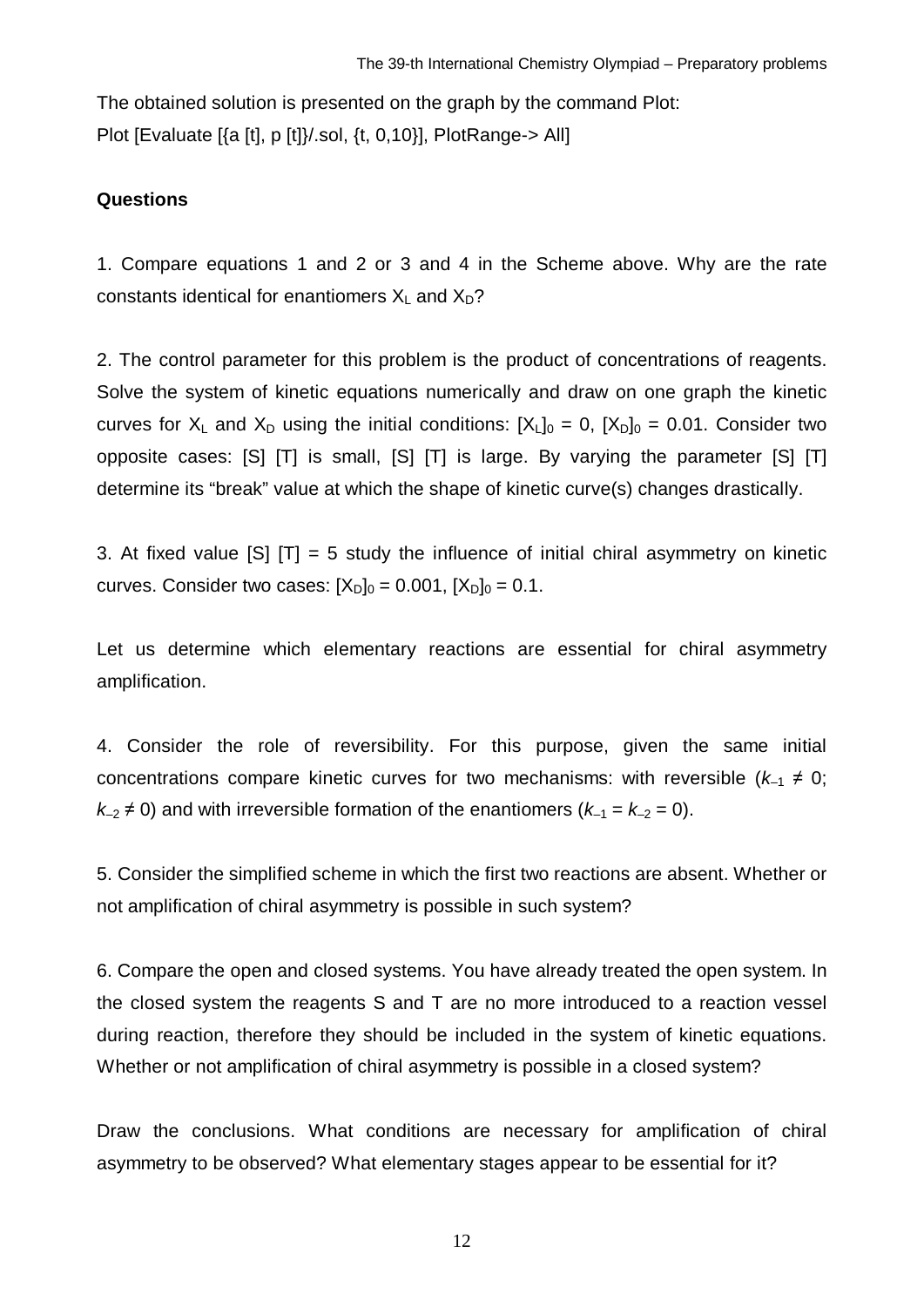# <span id="page-12-0"></span>**Problem 31. OSCILLATING REACTIONS**

# **Introduction**

In 1921 W. Bray published an article describing the oscillating reaction of oxidation of hydrogen peroxide with potassium iodate. However thorough investigation of oscillating reaction mechanisms has begun only in 1951, when B.P. Belousov discovered oscillations of concentrations of reduced and oxidized forms of cerium catalyzing oxidation of citric acid by bromate-ion. Later it was shown that oscillating reactions are possible in other redox systems. A.M. Zhabotinsky investigated the oxidation of malonic acid by bromate-ion in the presence of manganese ions. This reaction mechanism is very sophisticated and includes dozens of intermediate compounds.

We will investigate an oscillating reaction taking place in the malonic acid-iodate ion system in the presence of manganese salt and hydrogen peroxide.

# **Reagents and equipment**

- 1) 40 % H2O2 (R5, R8, R20, R22, R35; S1/2, S17, S26, S28, S36/37/39, S45)
- 2) KIO3 (R9, R22, R36/37/38, S35).
- 3) conc. H2SO4 (R23/24/25, R35, R36/37/38, R49, S23, S30, S36/37/39, S45)
- 3) C3H4O4, malonic acid (R20/21/22, S26, S36/37/39)
- 4) MnSO4×5H2O (R20/21/22, R36/37/38, R40, S26, S36)
- 5) starch
- 6) KI, solution (R36/38, R42-43, R61; S26, S36/37/39, S45)
- 7) AgNO3, solution (R34, R50/53, S1/2, S26, S45, S60, S61)
- 8) analytical balance
- 9) weighing dishes
- 10) flat-bottom flasks or beakers (250-500 ml), 4 items
- 11) stop-watch

# **Procedure**

Prepare three solutions (may be prepared in advance):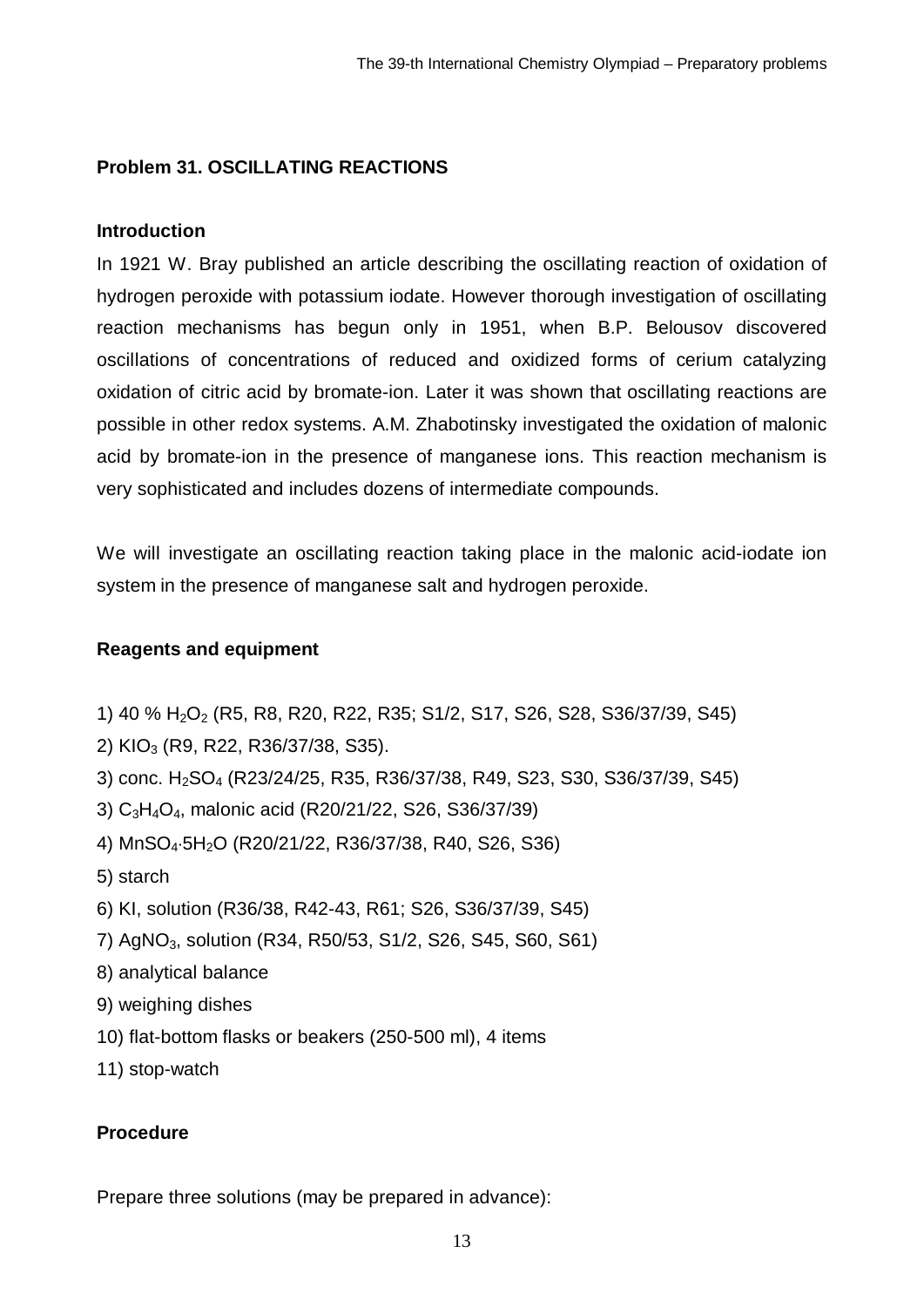1) solution of 80 ml 40 %  $H_2O_2$  in 120 ml of water,

2) solution of 8.7 g KIO<sub>3</sub> and 0.9 ml conc. H<sub>2</sub>SO<sub>4</sub> in 190 ml of water,

3) solution of 3 g  $C_3H_4O_4$ , 2.4 g MnS $O_4$ \*5H<sub>2</sub>O and 0.06 g starch in 195 ml of water.

Mix the solutions in the same vessel and observe the oscillating process. Evaluate the oscillation period and its change in time.

Split the mixture into two parts and place them into beakers.

To one of the parts add AgNO<sub>3</sub> solution (first – several drops, then  $\sim$ 3 ml). Observe changes of the oscillation period. Note the color of the solution upon completion of the oscillation reaction.

To the other part add KI solution (several drops). Observe changes of the oscillation period.

# **Questions**

1. Oxidation of malonic acid by potassium iodate is an autocatalytic process. Write down the net equation of the reaction. Which product is the catalyst of the oscillating process? Explain the effect of silver nitrate.

2. B.P. Belousov used bromate-ion as an oxidizing agent. Suggest what would happen if we substitute iodate-ion by bromate-ion in the reaction with malonic acid. What role does hydrogen peroxide play in the oxidation of malonic acid with iodate-ion?

3. It is well known, that one of the stages of the oscillating process is formation of iodomalonic acid with its subsequent decomposition. How can we explain the fact that potassium iodide inhibits the reaction?

4. B.P. Belousov used the  $Ce^{4+}/Ce^{3+}$  redox couple to study oscillating reactions. Is it possible to use the following transient metal redox couples as a catalyst:  $Co^{3+}/Co^{2+}$ ,  $Fe^{3+}/Fe^{2+}$ , T $|^{3+}/T|^{1+}$ ?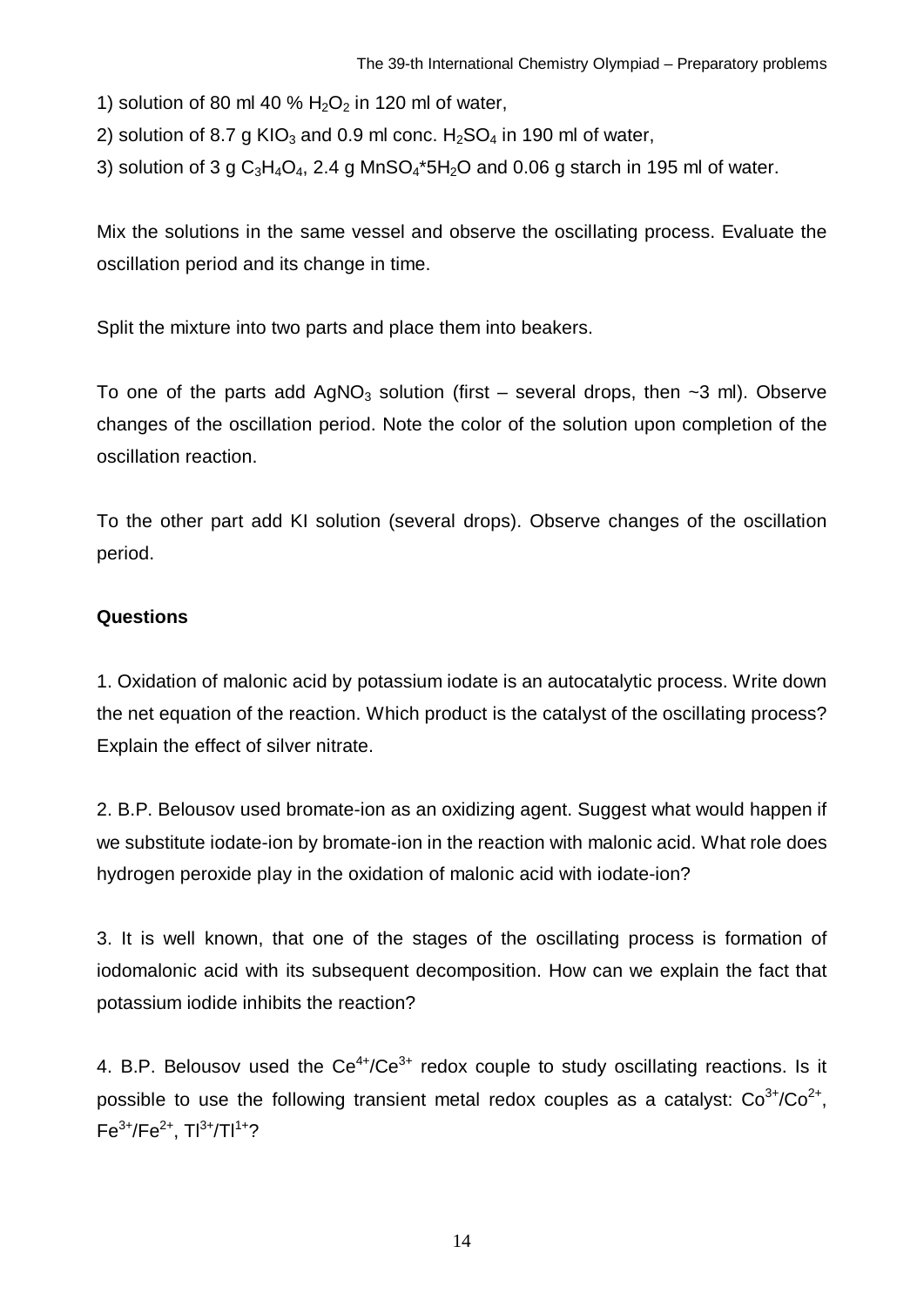$$
E^{o}(Co^{3+}/Co^{2+}) = 1.81 \text{ V}, E^{o}(Ce^{4+}/Ce^{3+}) = 1.61 \text{ V},
$$
  

$$
E^{o}(Mn^{3+}/Mn^{2+}) = 1.51 \text{ V}, E^{o}(Fe^{3+}/Fe^{2+}) = 0.77 \text{ V}?
$$

# <span id="page-14-0"></span>**Problem 32. DETERMINATION OF THE ACIDITY CONSTANT OF BROMOCRESOL BLUE (3′,3′′,5′,5′′-TETRABROMO-M-CRESOLSULFONEPHTHALEIN, BCB)**

Bromocresol blue (BCB)



is an organic dye, an acid-base indicator, a weak diprotic acid  $(H_2A)$ . In aqueous solutions in the pH range of 3-6 BCB changes its color from yellow to blue due to dissociation of the second proton:

HA<sup>–</sup> (yellow)  $\rightleftarrows$  A<sup>2–</sup> (blue) + H<sup>+</sup>

On the base of the absorbance of BCB solution measured as a function of the pH one can calculate the second acidity constant of BCB, p*Ka*2.

# **Reagents and solutions required**

Bromocresol blue, 0.25% solution in 50% aqueous ethanol (R11, S2, S7, S16).

Mixture of acids for preparation of buffer solutions: an aqueous solution containing  $H_3PO_4$ , (R34, S1/2, S26, S45), CH<sub>3</sub>COOH (R10, R35, S1/2, S23, S26, S45) and H<sub>3</sub>BO<sub>3</sub>, (S22, S26, S36/37, S38, S45), 0.04 M each.

NaOH (R35, S1/2, S26, S37/39, S45), 0.2 M and 2 M solutions.

HCl (R34, R37, S26, S36, S45), 2 M solution.

# **1. Choice of the wavelength for the** *Ka***2 determination**

1.1. Into each of two 50.0 mL volumetric flasks place 1.00 mL of the BCB solution and 10.00 mL of the mixture of acids (see reagent list). Then add 1.00 mL of 0.2 M NaOH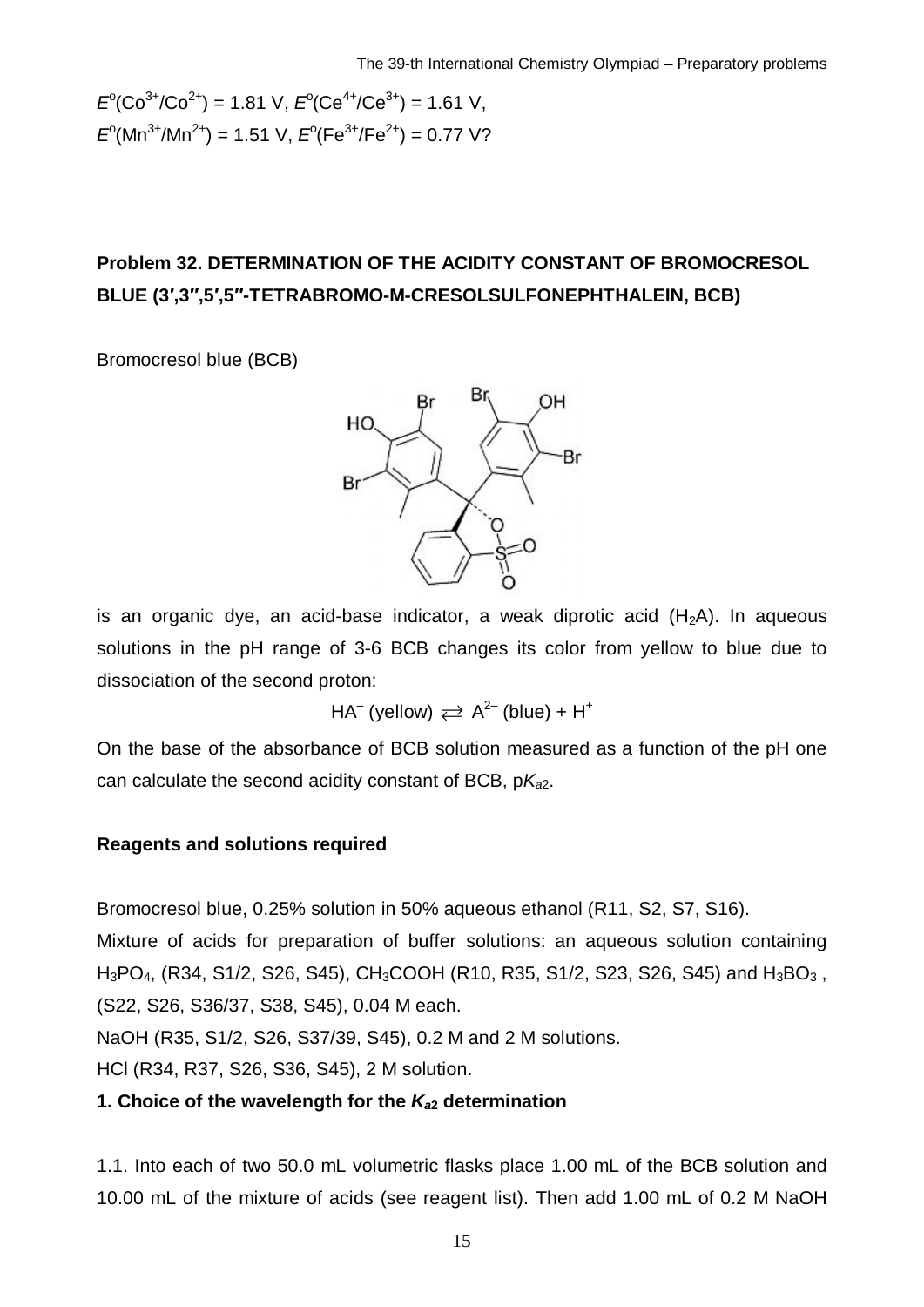into the first and 6.00 mL of 2 M NaOH into the second flask. Dilute the solutions to the mark with water and mix.

1.2. Measure the pH of the solutions prepared. The first one must have the pH in the range of 2-3, the second – within 7-8. Under such conditions all BCB is in the form of either HA<sup>-</sup> or A<sup>2-</sup> respectively. If either of the pH is different from the required, adjust it by adding few drops of 2 M HCl or 2 M NaOH.

1.3. Measure the absorption spectra of the solutions in the range of 400-700 nm; 5-10 data points would be sufficient.

1.4. Choose the wavelength at which the absorbances of the solutions differ most greatly. Usually that wavelength corresponds to the maximum of absorbance of one of the species or close to it. Further carry out all the measurements at that wavelength.

# **2. Preparation of series of BCB solutions, measuring their absorbance and the pH**

2.1. Into each of twelve 50-mL volumetric flasks place 1.00 mL of BCB solution and 10.00 mL of the mixture of acids. Then add 0.2 M NaOH to each flask in the amount indicated in Table below:

| Flask number   | 0,2 M NaOH, mL |  |  |
|----------------|----------------|--|--|
|                | 0.75           |  |  |
| $\overline{2}$ | 1.50           |  |  |
| 3              | 2.50           |  |  |
| 4              | 2.75           |  |  |
| 5              | 3.00           |  |  |
| 6              | 3.25           |  |  |
| 7              | 3.50           |  |  |
| 8              | 3.75           |  |  |
| 9              | 4.00           |  |  |
| 10             | 4.25           |  |  |
| 11             | 5.25           |  |  |
| 12             | 6.25           |  |  |

Dilute the solutions to the mark with water and mix.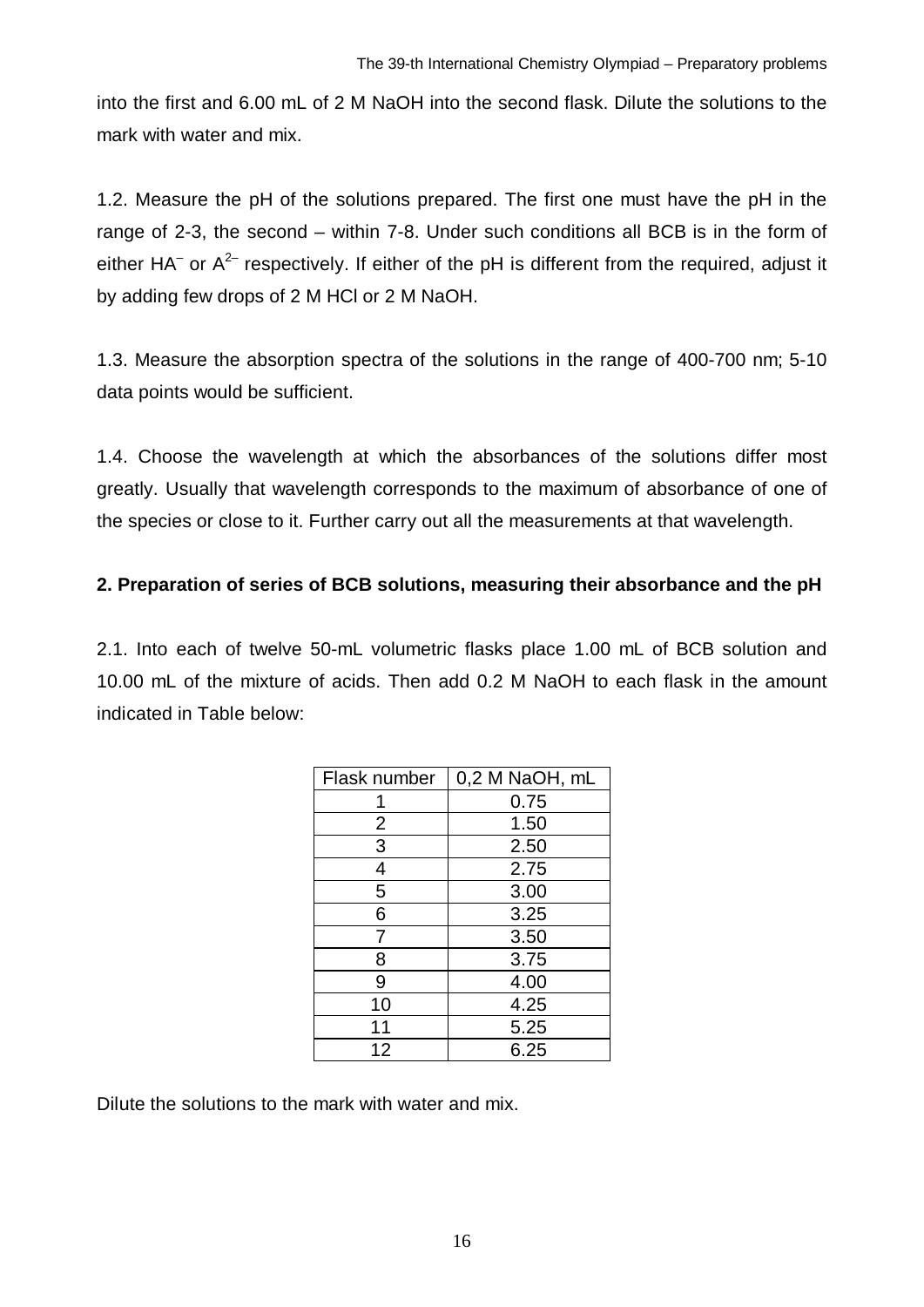**Note.** It is of essential importance that the concentrations of BCB be strictly the same in all the solutions. When preparing the solutions pay especial attention to that requirement!

2.2. For each solution measure the pH and the absorbance at the chosen wavelength.

2.3. Using the data obtained calculate log*Ka*2 for each of the solutions unless fraction of either of the species involved in the acid-base equilibrium is negligible.

2.4. Calculate the average  $logK_{a2}$  value.

# **Questions**

Denote as:

[HA<sup>-</sup>],  $[A^{2}$ <sup>-</sup>],  $c$  – equilibrium concentrations of the corresponding BCB forms and its total concentration, respectively;

*l* – cuvette length;

 $K_{a2}$  – acidity constant of HA<sup>-</sup>;

 $\varepsilon_{HA}$ ,  $\varepsilon_A$  – extinction coefficients of the corresponding forms at the chosen wavelength;  $A_{HA}$ ,  $A_A$ ,  $A$  – absorbances of BCB solution containing only HA<sup>-</sup>, only A<sup>2-</sup> and their mixture, respectively.

1. Write down the equations for  $A_{HA}$ ,  $A_A$  and  $A$  as functions of [HA<sup>-</sup>], [A<sup>2-</sup>] and *c*.

2. Express A as a function of  $A_{HA}$ ,  $A_A$  and [H<sup>+</sup>].

3. Write down the equation for calculation of  $K_{a2}$  from  $A_{HA}$ ,  $A_A$ , A and [H<sup>+</sup>].

4. Consider the wavelength at which  $\varepsilon_{HA} = \varepsilon_A$ . It is called the isosbestic point.

a) Is it possible to determine  $K_a$  of a dye by measuring the absorbance at the isosbestic point?

b) What analytical information can be obtained from such measurement?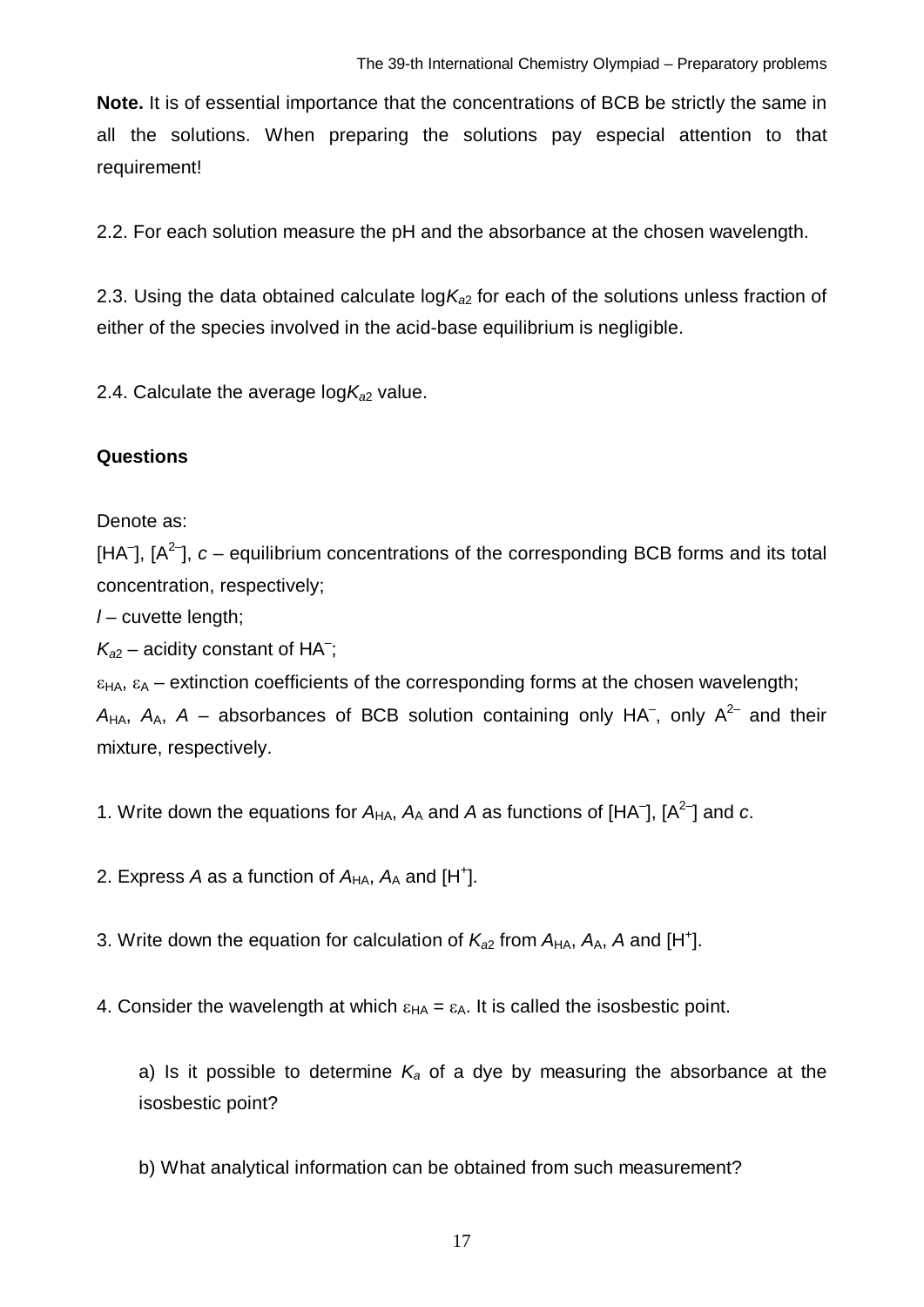# <span id="page-17-0"></span>**Problem 33. ACID ORANGE 7**

A very popular azo-dye known under dozens of trade names and widely used in textile, leather, food, cosmetics, as well as other industries, Acid Orange 7 (Acid Orange II, Persian Orange, listed in the Color Index as No. 15510) can be readily obtained by azocoupling of diazotized sulphanilic acid with 2-naphtholate



#### **Materials and hardware**

Sulfanylic acid (R36/37/38, R43, S24, S37) 2-Naphthol (R36/37/38, S26, S37) Sodium carbonate (R36, S2, S22, S26) Sodium nitrite (R8, R25, R36/37/38, R50, S26, S36, S45, S61) Sodium hydroxide (R35, S1/2, S26, S37/39, S45) Hydrochloric acid, conc. (R34, R37, S26, S36, S45) Ice

Glass beakers (150, 200, 500 ml), thermometer, spatulas, magnetic stirrer and heating plate, vacuum filtration apparatus, desiccator.

# **The diazotization**

Sulfanylic acid (8.66 g, 0.05 mol) is dissolved in the solution of 3 g of sodium carbonate in 50 ml water in a 150 ml glass beaker placed on a magnetic stirrer. 15 ml of concentrated HCl are added to this solution at vigorous stirring. After cooling to room temperature, the beaker is immersed in an ice bath (a couple of ice chunks can be added to the mixture to ensure good cooling) and the mixture is further cooled to 0 °C. A solution of NaNO<sub>2</sub> (3.45 g, 0.05 mol) in 20 ml of water is added dropwise (*warning!* this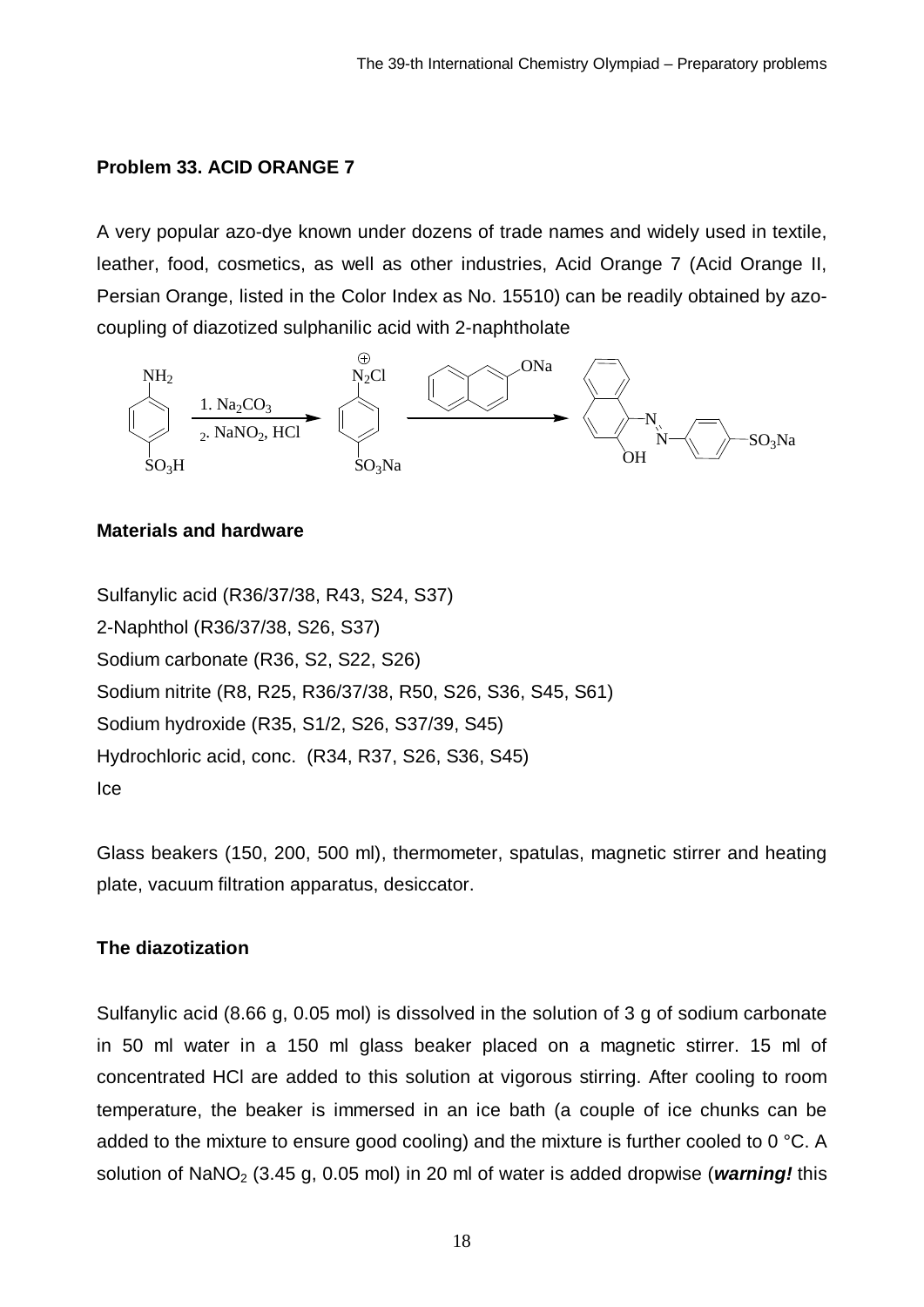operation should be done in a hood because of evolution of nitrogen oxides). The rate of addition should be controlled to keep the temperature near 0 °C as accurately as possible (*warning!* even a 2-3° increase leads to side-reactions which may lead to the formation of phenols giving unwanted azo-dyes which dramatically worsen the purity of color of the target dye). During the addition white precipitate of diazonium salt (diazotized sulfanylate is a betaine, an inner salt with zero net charge, therefore it is not well soluble in water) may sometimes form. The results of diazocoupling do not depend on whether the diazonium salt is in solution or suspension.

After the addition of all nitrite solution, stirring is continued for 10-15 min (*warning!* temperature should be carefully controlled!). The diazonium salt solution (or suspension) should be used immediately after preparation.

#### **The azocoupling**

2-Naphthol (7.21 g, 0.05 mol) is dissolved in 40 ml of 5% NaOH solution. This solution is mixed with solution of 12.5 g  $Na<sub>2</sub>CO<sub>3</sub>$  in 100 ml water in a 500 ml beaker. The resulting solution should be transparent, if any precipitate or suspension persists, it should be filtered off. The solution of naphtholate is cooled to 0 °C by ice (an ice bath + a few ice chunks inside). The diazonium salt solution is slowly poured to naphtholate solution under vigorous stirring by a spatula or a glass rod. Attention should be paid to keep the temperature below 8 °C throughout the addition. Afterwards, the mixture is left for an hour, preferably on a magnetic stirrer. The dye partially precipitates as golden plates.

After an hour, the solution is heated to completely dissolve the precipitate, filtered hot (*note*: this filtration can be omitted if a hot filtration funnel is not available), and saturated by 50 g of sodium chloride (50 g) while hot (it is necessary to keep temperature above 50° during saturation, so the beaker should be placed on a heating plate). Dye precipitate formed by salting-out is filtered off by vacuum filtration from hot solution (*note:* if the temperature of solution being filtered drops below 50°, sodium chloride partially co-precipitates with the dye). The dye is dried in a desiccator over  $CaCl<sub>2</sub>$ . Orange solid, yield 25 g.

The quality of dye can be controlled by the UV/Vis spectroscopy. In aqueous solution  $\lambda_{\text{max}}$  487 nm (logs 4.87).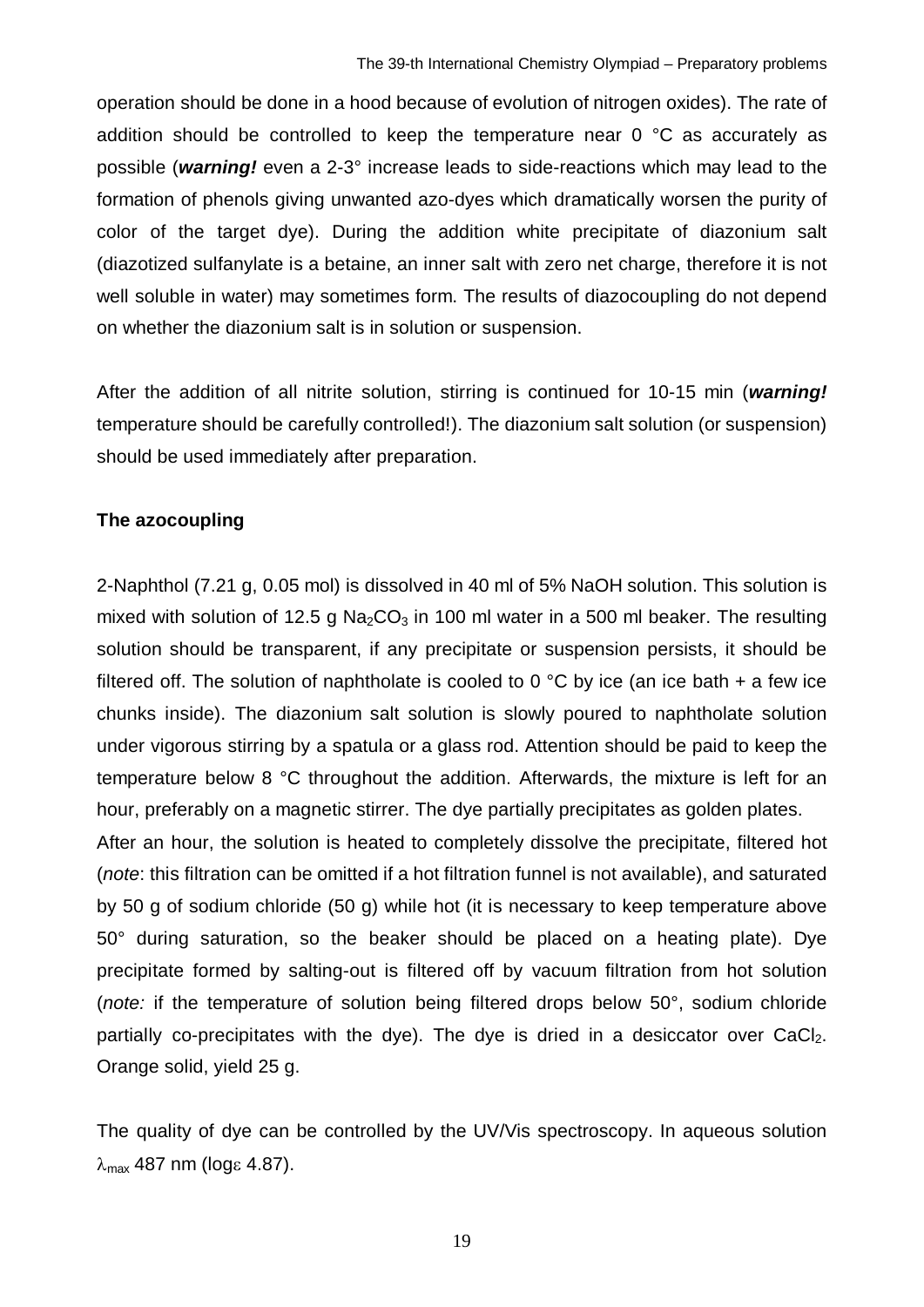# **Questions**

1. Under the name *tropaeolin 000* the dye is used as an acid-base indicator in aqueous solutions. Guess in which region of pH this dye changes its color:

 $\Box$  strongly acidic (pH<2);  $\Box$  acidic (pH 2-6.5);  $\Box$  neutral (pH 6.5-7.5)  $\Box$  mildly alkaline ( $pH$  7.5-9);  $\Box$  strongly alkaline ( $pH$  9-14).

2. Write the reaction equation which accounts for the color change.

3. Write the reaction equation of an azocoupling required to obtain *chrysoidine* dye.



4. Which pH region should be chosen for this azocoupling:

 $\Box$  strongly basic,  $\Box$  weakly basic,  $\Box$  weakly acidic,  $\Box$  strongly acidic?

# <span id="page-19-0"></span>**PROBLEM 34. DETERMINATION OF MOLECULAR WEIGHT OF A PROTEIN USING GEL FILTRATION**

Gel filtration is a simple and reliable chromatographic method for separating molecules according to their size. Within a fractionation range chosen, molecules are eluted in a decreasing order of their size. Versatility of the method makes it applicable for purification and characterization of biological substances of all classes, including macromolecules not readily fractionated by other techniques.

Some gel forming organic polymers with a 3D network structure (usually referred to as gel filtration media, GFM) possess properties of molecular sieves and can separate molecules according to their size and shape. A chromatography column should be filled with swollen gel and equilibrated with corresponding buffer solution. The separation mechanism is non-adsorptive and independent of the eluent system used, thus being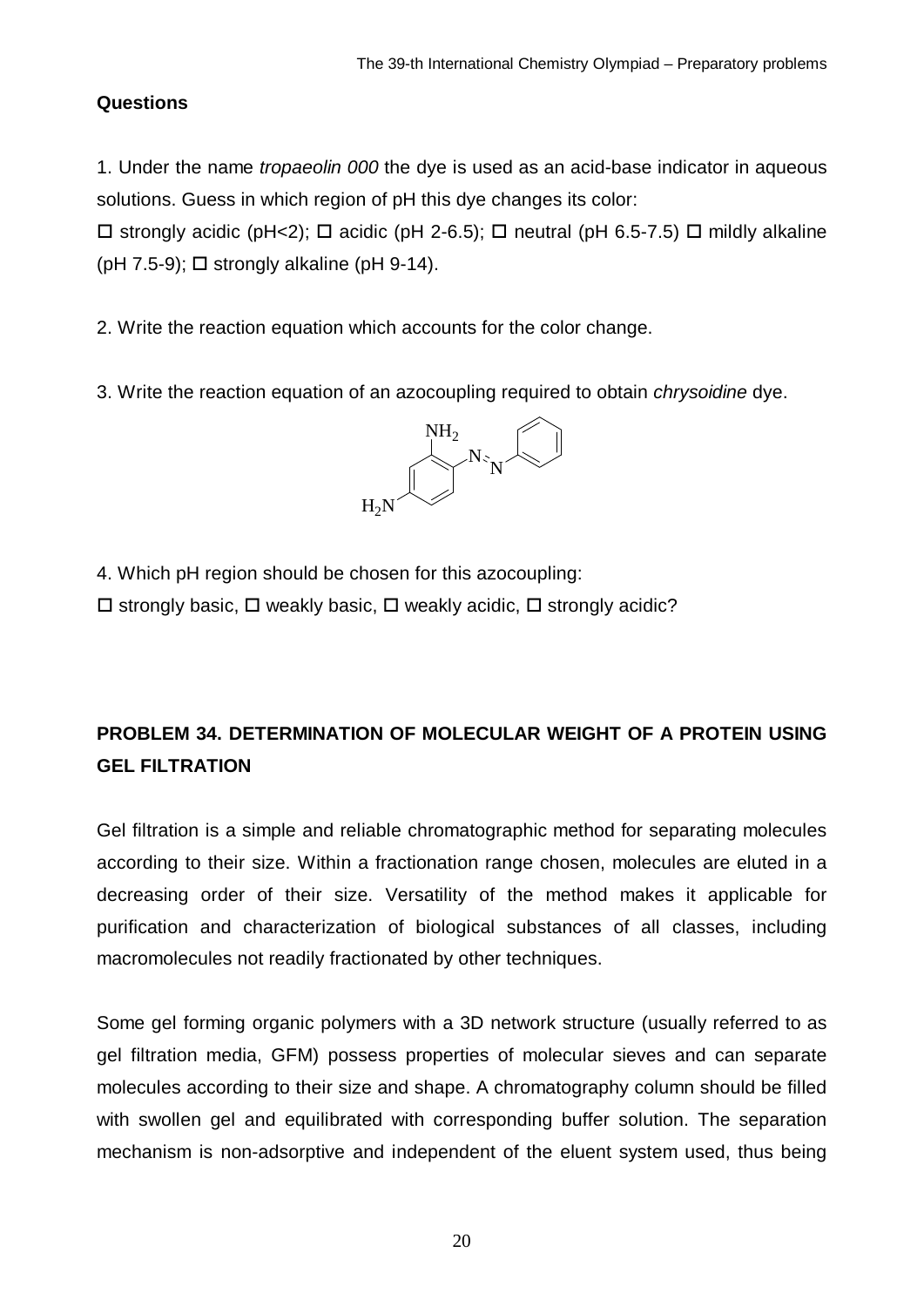fairly gentle. Liquid inside porous gel beads of GFM is the stationary phase, whereas eluent solution outside the beads is the mobile one.

In a column, all sample molecules can be present in the liquid between the beads. The total volume of such "outside" liquid is referred to as *the void volume* in gel filtration and is equal to about 30% of the column volume. Sample molecules are partitioned between the eluent (the mobile phase) and the accessible part of bead pores (the stationary phase). This partitioning acts to establish a *dynamic equilibrium* of sample molecules between the mobile and stationary phases and is driven exclusively by diffusion. The mobile phase transports the sample molecules down the column. The molecules present in the pores are "stationary" and not subjected to transportation. Migration rate of a sample zone depends on the fraction of sample molecules present in the mobile phase. Separation of individual macromolecules can only be achieved in the case of their partial access to the pores of the GFM. *Applicable sample volume* is restricted to 0.5-5% of that of the column, since no concentration effect is active in gel filtration. *Flow rate* is kept low to avoid peak broadening due to incomplete mass transfer, whereas columns used are long to allow optimum resolution.

# **Materials**

Blue dextran (molecular weight, MW=2 MDa), 4 mg Proteins: Ovalbumin (MW=43 kDa), 1.5 mg Cytochrome C (MW=13 kDa), 0.4 mg Bovine serum albumin (BSA) (MW=67 kDa), 2.2 mg Chymotrypsinogen (MW=25 kDa), 1 mg Hemoglobin (MW=64.5 kDa), 1.5 mg

0.1 M HCl (R34, R37, S26, S36, S45) 230 mL, KCl 22.35 g Buffer: Tris (2-Amino-2-(hydroxymethyl)propane-1,3-diol; R36/37/38, S26, S36) 6.05 g GFM: Toyopearl HW-50 (or HW-55), fine, 70 mL.

If the mentioned above proteins are partially inaccessible, those missing can be substituted by proteins with close MW, but not proteases. Toyopearl may be also replaced by a GFM with similar properties.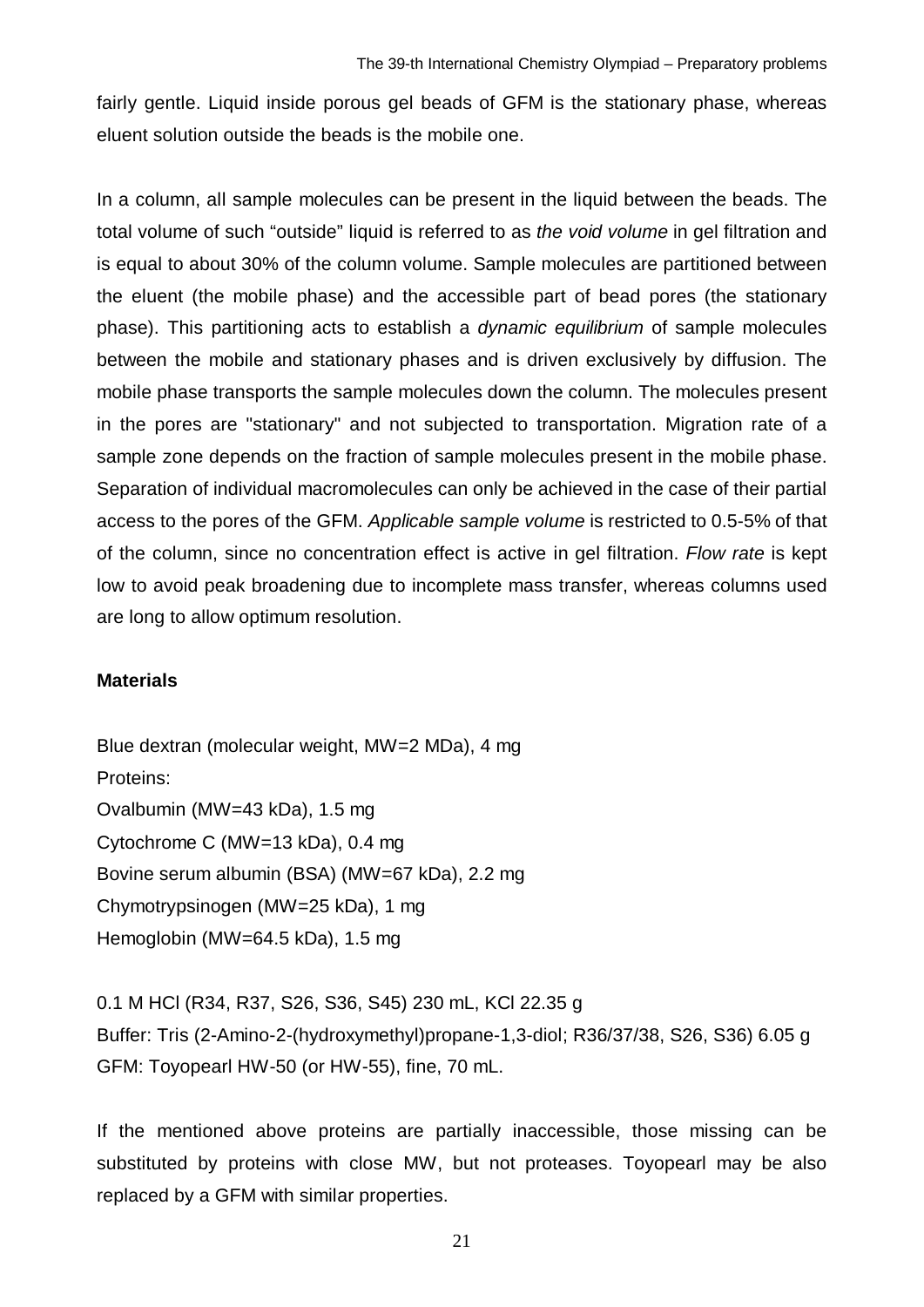# **Apparatus**

70 mL chromatography column; packing reservoir; stand; peristaltic pump; UV-cord connected to plotter; Eppendorf centrifuge; analytical balances; water-jet pump; one 1000 mL measuring cylinder; one 250 mL volumetric flask; one big Buchner funnel with glass filter; one 1000 mL Bunsen flask; one 1000 mL round-bottom flask; one 100 µL micropipette with tips; one 1000  $\mu$ L micropipette with tips; one 2 mL syringe connected to 20 cm tubing; four Eppendorf tubes; one 100 mL measuring cylinder; one 200 mL flask; one 100 mL beaker; big steel spatula; small spatula; glass rod; filter paper.

Note: A UV-cord can be substituted by a UV-visible spectrophotometer and measuring test tubes.

# **Procedure**

# **Step 1. Preparation of buffer solution**

To prepare 0.2 M Tris buffer solution, dissolve 6.05 g of Tris in 250 mL of distilled water in the 250 mL volumetric flask. Mix 125 mL of 0.2 M Tris solution and 230 mL of 0.1 H HCl in the 1000 mL measuring cylinder. Add distilled water to 800 mL. Add 22.35 g of KCl to the Tris-HCl solution and stir thoroughly until the salt completely dissolves. Add water to 1000 mL (the final concentration of KCl is 0.3 M

# **Step 2: Preparation of a chromatographic column**

Packaging the column is one of the most important stages in chromatography, as it determines the separation quality to a great extent. The column should be packed uniformly, and the upper and lower gel surfaces should be strictly horizontal.

- 1. Equilibrate gel material to room temperature.
- 2. Gently shake the bottle to make an even slurry.
- 3. Pour 70 ml of gel slurry into a beaker and dilute with buffer to 100 ml.
- 4. Stir with a glass rod to make a homogeneous suspension free from aggregates.

5. Add eluent buffer solution to the column to check for leaks, wet the walls of the column and remove air from the bed support. (It is better to fill the column bottom-up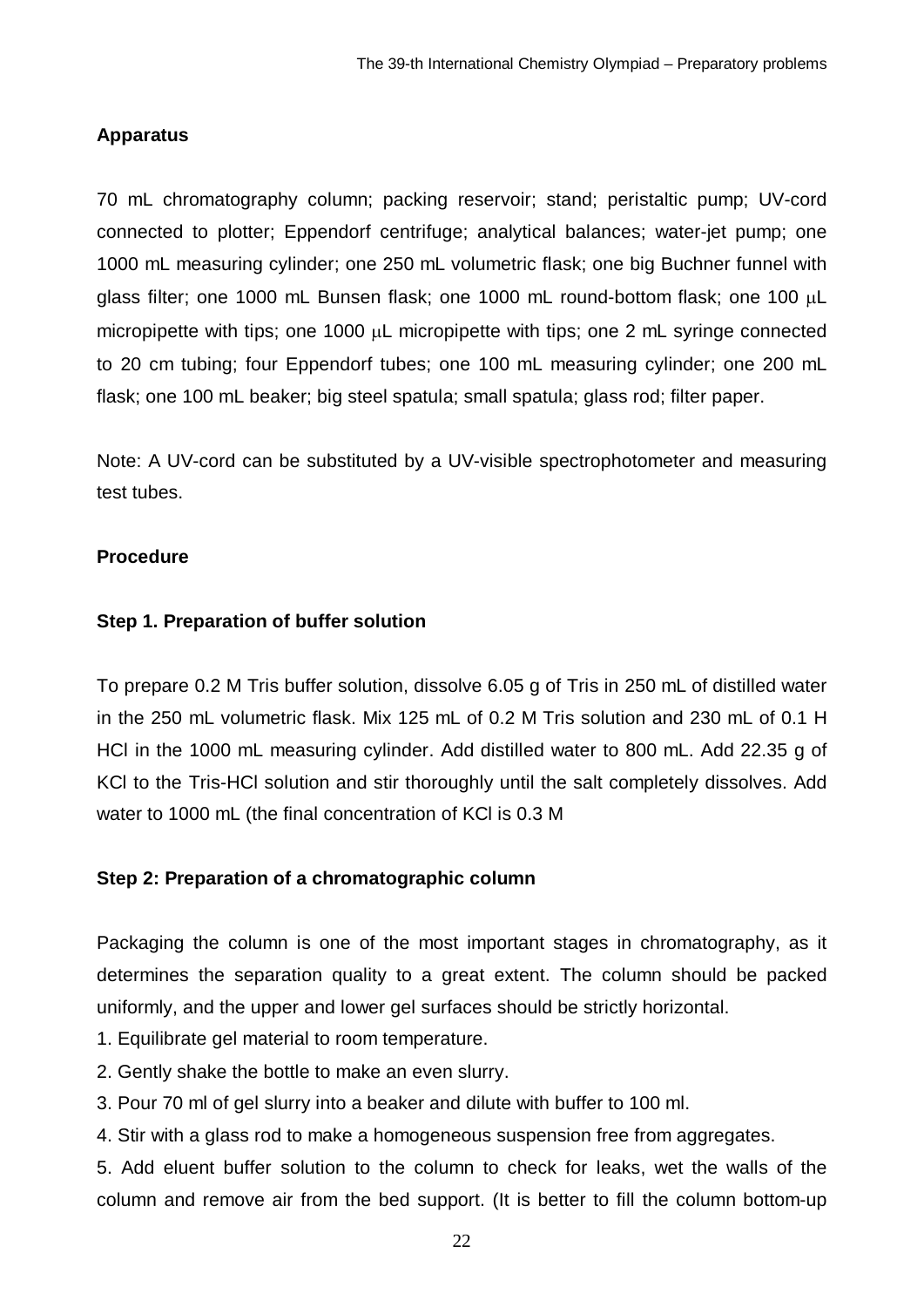using the water-jet pump). Drain buffer leaving about 1 cm above the gel surface. For columns with bottom glass porous filter, a filter paper circle with a diameter equal to the inner column diameter should be placed on the glass filter to prevent from gel leakage from the column.

6. Mount the column vertically and attach the addition packing reservoir firmly to the column. It should be twice shorter than the column.

7. Wash the gel with three portions (of about 100-120 mL) of Tris-buffer solution on Buchner funnel with glass filter attached to 1000 mL Bunsen flask using water-jet pump. Try not to dry Toyopearl. After each washing disconnect the water-jet pump when the upper gel surface just starts turning dry. Then add next portion of buffer, stir with big steel spatula to make a homogeneous suspension, and subject to suction.

8. Transfer the gel from the funnel into 1000 mL round-bottom flask, add 50 mL of buffer solution and connect the flask to water-jet pump using a connector. Vacuum degassing should proceed for at least 5 min.

9. Re-suspend and pour the gel slurry into the column in one continuous motion. Pouring down a glass rod held against the wall of the column prevents from air bubbles (Fig.1). Try gel slurry to flow along the column wall.

10. Carefully fill the reservoir to the top with buffer solution, disturbing the gel as little as possible. Connect the reservoir with the peristaltic pump, which should in turn be joined to buffer stock in the 200 mL flask. Turn on the pump and open the column outlet.

11. Buffer solution should be pumped through the column until the gel stops settling. After two bed volumes remove the gel reservoir and insert flow adaptor.



Fig. 1. Packaging the column with GFM.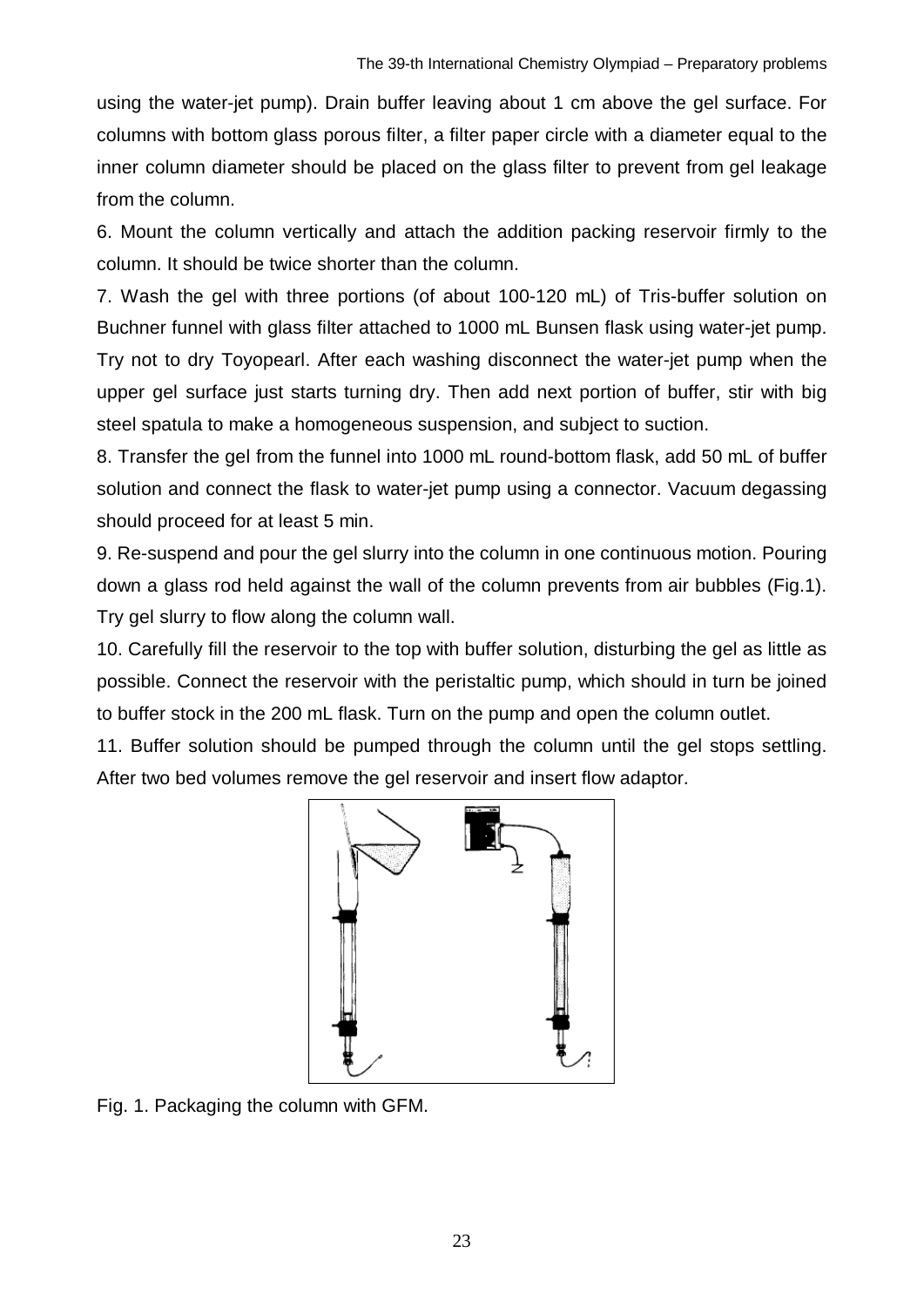# **Step 3: Preparation of solutions**

Weigh blue dextran and proteins using balance and small spatula. Prepare solution of Blue dextran by dissolving it in 1 mL of Tris-buffer solution in an Eppendorf tube. Prepare two solutions of standard proteins in Eppendorf tubes. The first solution contains Ovalbumin, Cytochrome C, 0.07 mL of blue dextran solution and 0.93 mL of Tris-buffer solution. The second solution contains Bovine serum albumin, Chymotrypsinogen, 0.07 mL of blue dextran solution and 0.93 mL of Tris-buffer solution. Prepare solution of Hemoglobin (unknown protein) in 1 mL of Tris-buffer solution. Centrifuge two solutions with standard proteins and the solution of unknown protein for 5 min.

# **Step 4: Application of samples**

1. Apply sample solutions carefully, trying not to disturb the gel. To make it easier, filter paper circle could be placed at the top of gel (still take into account possible protein absorption on the paper). Remove flow adaptor, disconnect the peristaltic pump and open the column outlet. Let the buffer soak into the gel (the gel surface should be free of buffer but not dry) and close the column outlet. Add sample solution slowly using pipette with wide tip or 2 mL syringe connected to 20 cm tubing, open the column outlet and allow the solution flow inside the gel. Close the column outlet and add buffer solution (about 1 mL) slowly and carefully (as during the sample application). Open the column outlet and let the buffer soak in the gel. Repeat the procedure. This allows the sample solution flowing deeper inside the gel and prevents from backward diffusion. Close the column outlet and carefully make a buffer layer with height of about 2 cm over the gel.

2. Connect the peristaltic pump to the column inlet and the UV-cord to the column outlet (the tube length should be as short as possible) and start elution.

# **Step 5: Column chromatography**

1. Carry out calibration of the column in two steps:

A. Apply the first solution of standard proteins containing Blue dextran, Ovalbumin and Cytochrome C to the column. Start elution with the rate of about 1-2 mL/min, collecting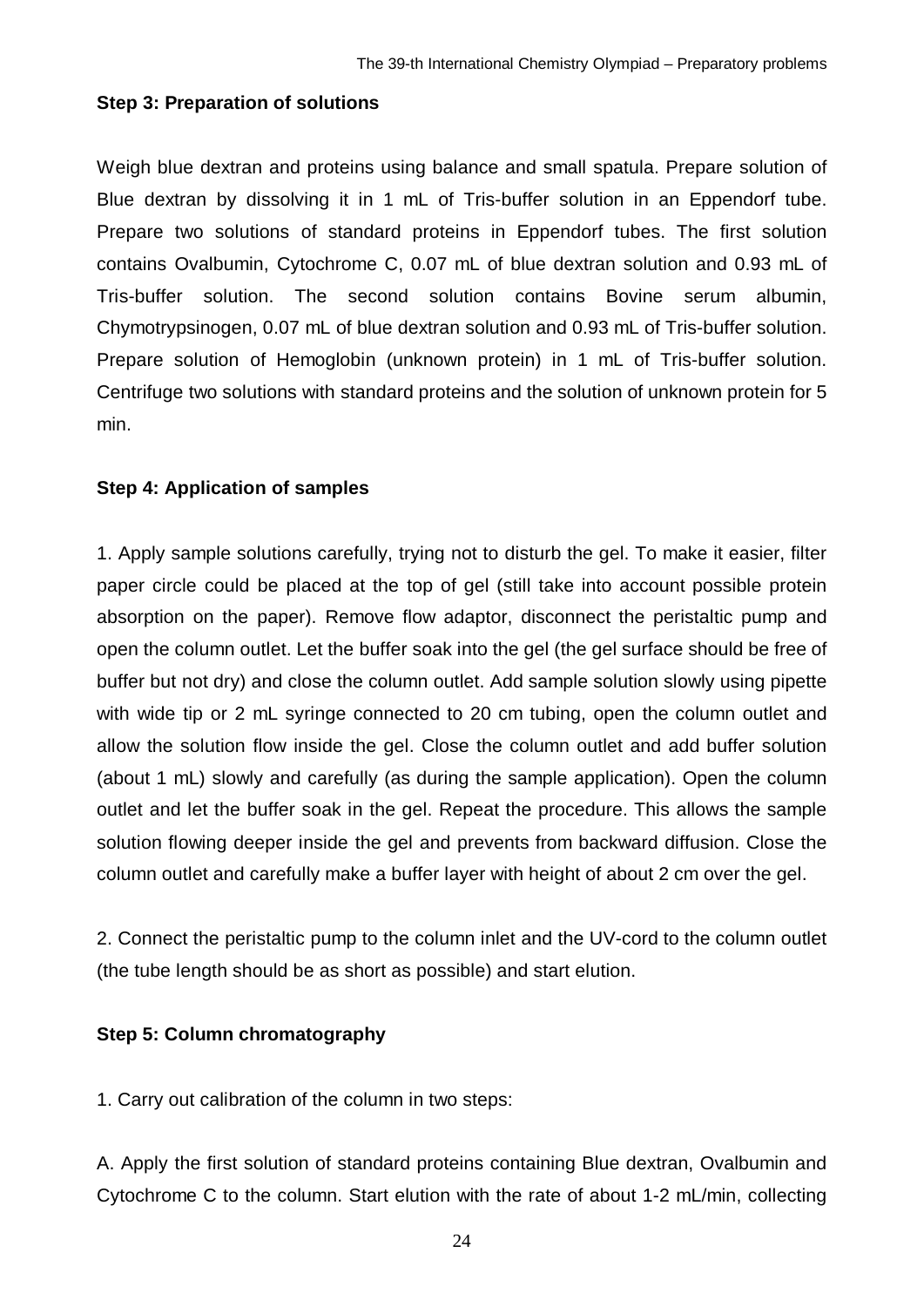the eluate into 100 mL measuring cylinder. The elution process is monitored by following the eluate absorbance at 280 nm, which is registered by the UV-cord. Measure Elution volumes for Blue dextran and proteins using cylinder (record the volumes corresponding to maxima of the eluate absorbance).

Note: in the case of using a spectrophotometer and test-tubes, the procedure should be modified as follows. Collect the eluate in a measuring cylinder up to 25% of the column volume. Then continue collecting the eluate in test-tubes in portions of 1 mL. Determine the eluate absorbance at 280 nm in each test-tube by using a spectrophotometer and record the total volumes corresponding to maxima of the eluate absorbance).

After the three peaks are registered, the column should be washed with the buffer solution until the total elution volume becomes equal to that of the column.

B. Apply the second solution of standard proteins and proceed as described above.

2. Apply the solution of unknown protein. After the peak is registered, stop the peristaltic pump, close column outlet and turn off the UV-cord.

# **Questions**

1. Correlate chromatographic peaks with substances you applied to the column. Complete the table:

| Standard        | Number of peak (in the order of appearance) |  |  |  |
|-----------------|---------------------------------------------|--|--|--|
| solution number |                                             |  |  |  |
|                 |                                             |  |  |  |
|                 |                                             |  |  |  |

2. What is the void volume of your column? Explain.

3. Calculate the volume of the chromatographic column.

4. Calculate the availability coefficient *Kav* for all proteins using formula